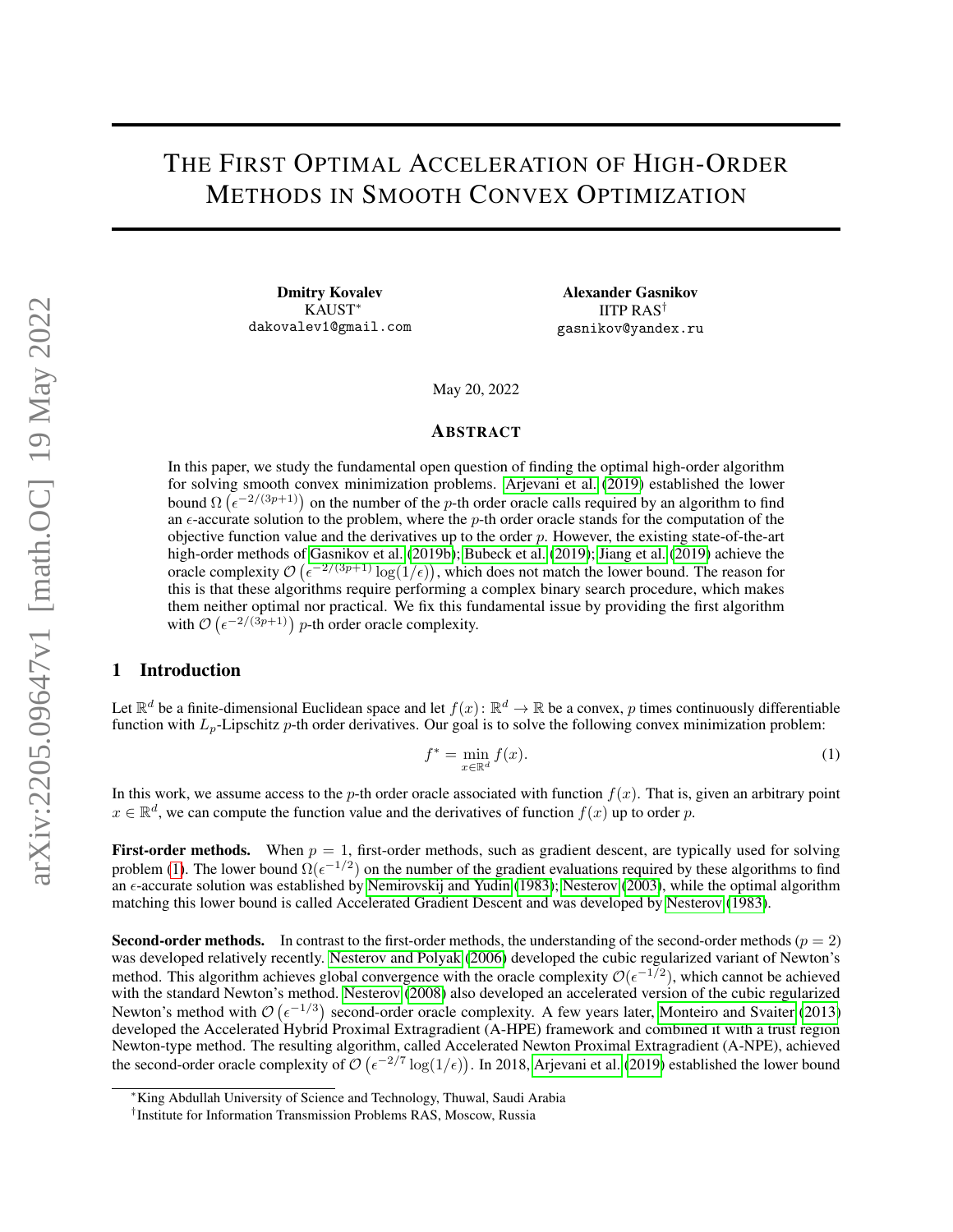| Table 1: Comparison of the first-order, second-order and high-order methods for smooth convex optimization in the      |
|------------------------------------------------------------------------------------------------------------------------|
| oracle complexities (see Definition 3), which depend on the smoothness constant $L_p$ (see Assumption 1), the distance |
| to the solution R (see Assumption 2), and the accuracy $\epsilon$ (see Definition 1).                                  |

| <b>Algorithm Reference</b>                | <b>Oracle Complexity</b>                                                               | Order                                        |
|-------------------------------------------|----------------------------------------------------------------------------------------|----------------------------------------------|
| Nesterov $(1983)$                         | $\mathcal{O}\left(\left(L_1R^2/\epsilon\right)^{1/2}\right)$                           | <b>First-Order</b><br><b>Methods</b>         |
| Lower Bound (Nemirovskij and Yudin, 1983) | $\Omega\left(\left(L_1R^2/\epsilon\right)^{1/2}\right)$                                | $(p = 1)$                                    |
| Nesterov and Polyak (2006)                | $\mathcal{O}\left(\left(L_2R^3/\epsilon\right)^{1/2}\right)$                           |                                              |
| Nesterov (2008)                           | $\mathcal{O}\left(\left(L_2R^3/\epsilon\right)^{1/3}\right)$                           | <b>Second-Order</b>                          |
| Monteiro and Svaiter (2013)               | $\mathcal{O}\left(\left(L_2R^3/\epsilon\right)^{2/7}\log(1/\epsilon)\right)$           | <b>Methods</b><br>$(p = 2)$                  |
| <b>Algorithm 4 (This Paper)</b>           | $\mathcal{O}\left(\left(L_2R^3/\epsilon\right)^{2/7}\right)$                           |                                              |
| Lower Bound (Arjevani et al., 2019)       | $\Omega\left(\left(L_2R^3/\epsilon\right)^{2/7}\right)$                                |                                              |
| Nesterov $(2021a)$                        | $\mathcal{O}\left(\left(L_p R^{p+1}/\epsilon\right)^{1/p}\right)$                      |                                              |
| Nesterov $(2021a)$                        | $\mathcal{O}\left(\left(L_p R^{p+1}/\epsilon\right)^{1/p+1}\right)$                    |                                              |
| Gasnikov et al. (2019b)                   | $\mathcal{O}\left(\left(L_p R^{p+1}/\epsilon\right)^{2/(3p+1)}\log(1/\epsilon)\right)$ | High-Order<br><b>Methods</b><br>$(p \geq 2)$ |
| <b>Algorithm 4 (This Paper)</b>           | $\mathcal{O}\left(\left(L_p R^{p+1} / \epsilon \right)^{2/(3p+1)}\right)$              |                                              |
| Lower Bound (Arjevani et al., 2019)       | $\Omega\left(\left(L_p R^{p+1}/\epsilon\right)^{2/(3p+1)}\right)$                      |                                              |

 $\Omega(\epsilon^{-2/7})$  on the number of the second-order oracle calls required by an algorithm to find an  $\epsilon$ -accurate solution<sup>[3](#page-1-0)</sup>, which is almost achieved by the A-NPE algorithm of [Monteiro and Svaiter](#page-8-9) [\(2013\)](#page-8-9), up to the logarithmic factor  $\log(1/\epsilon)$ . However, the optimal second-order algorithms for solving smooth convex minimization problems remain to be unknown.

**High-order methods.** In the case when  $p > 2$ , the situation is very similar to the second-order case. [Nesterov](#page-8-10) [\(2021a\)](#page-8-10) developed the generalization of the cubic regularized Newton method to the high-order case and called them tensor methods. [Nesterov](#page-8-10) [\(2021a\)](#page-8-10) provided both non-accelerated and accelerated  $p$ -th order tensor methods with the oracle complexity  $\mathcal{O}(\epsilon^{-1/p})$  and  $\mathcal{O}(\epsilon^{-1/(p+1)})$ , respectively.<sup>[4](#page-1-1)</sup> Later, three independent groups of researchers [\(Gasnikov](#page-8-11) [et al., 2019a;](#page-8-11) [Bubeck et al., 2019;](#page-8-2) [Jiang et al., 2019\)](#page-8-3) used the A-HPE framework to develop the near-optimal tensor methods with the oracle complexity  $\mathcal{O}(\epsilon^{-2/(3p+1)}\log(1/\epsilon))$ . Similarly to the case  $p=2$ , these algorithms match the lower complexity bound  $\Omega\left(\epsilon^{-2/(3p+1)}\right)$  of [Arjevani et al.](#page-8-0) [\(2019\)](#page-8-0), up to the logarithmic factor log(1/ $\epsilon$ ).

#### 1.1 Main Contribution: Optimal Second-Order and High Order Methods

The review of the second-order and high-order methods that we made above identifies the following fundamental open question:

*Can we design an optimal p-th order algorithm (* $p \geq 2$ *) for solving smooth convex minimization problems with the oracle complexity matching the lower bounds?*

The lack of an answer to this question reveals a significant gap in the understanding of the high-order optimization compared to the first-order optimization. We give a positive answer to this question. That is, we provide the first

<span id="page-1-0"></span> $3$ There is also a work of [Agarwal and Hazan](#page-8-12) [\(2018\)](#page-8-12), which provides the lower complexity bounds for high-order optimization. However, their lower bounds are worse than the lower bounds of [Arjevani et al.](#page-8-0) [\(2019\)](#page-8-0).

<span id="page-1-1"></span><sup>4</sup>[Nesterov](#page-8-10) [\(2021a\)](#page-8-10) also provided the lower complexity bounds that coincide with the lower bounds of [Arjevani et al.](#page-8-0) [\(2019\)](#page-8-0).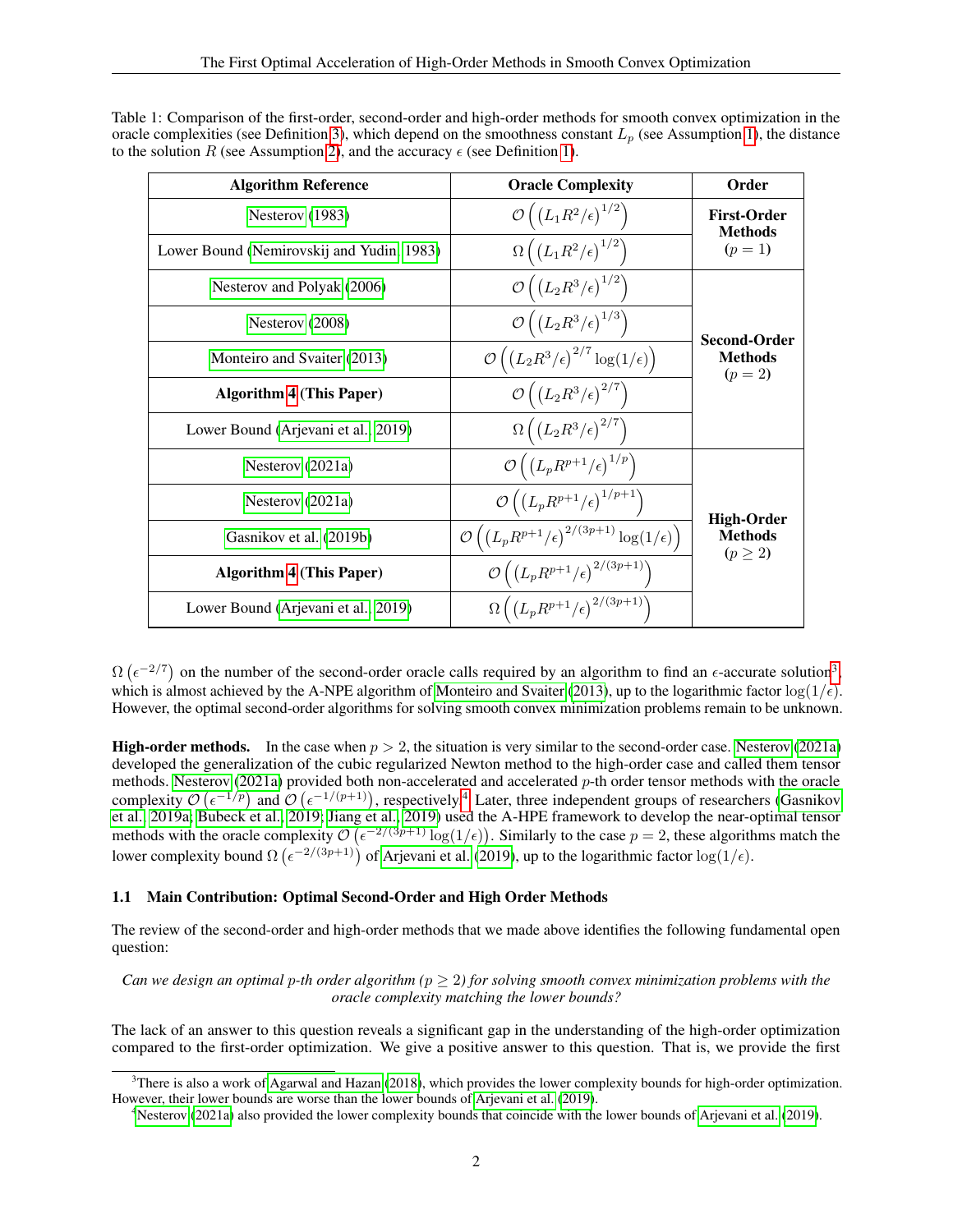optimal high-order algorithm with the p-th order oracle complexity  $\mathcal{O}((\epsilon^{-2/(3p+1)}))$  that matches the lower bounds of [Arjevani et al.](#page-8-0) [\(2019\)](#page-8-0). This is the main contribution of our work.

Our paper is organized as follows: (i) in Section [2,](#page-2-2) we briefly introduce the tensor approximations and provide necessary assumptions and definitions; (ii) in Section [3,](#page-3-2) we describe the existing near-optimal high-order methods and identify their main flaws that prevent them from being optimal and practical algorithms; (iii) in Section [4,](#page-5-0) we describe the development of our optimal high-order algorithm and provide its theoretical convergence analysis.

#### <span id="page-2-2"></span>2 Preliminaries

By  $\|\cdot\|: \mathbb{R}^d \to \mathbb{R}$  and  $\langle \cdot, \cdot \rangle: \mathbb{R}^d \times \mathbb{R}^d \to \mathbb{R}$ , we denote the standard Euclidean norm and scalar product on  $\mathbb{R}^d$ . Given a p times continuously differentiable function  $g(x) \colon R^d \to \mathbb{R}$  and index  $i \in \{1, 2, \dots, p\}$ , by  $\overline{\nabla^i g(x)}[h]^i \colon \mathbb{R}^d \to \mathbb{R}$ we denote the following homogeneous polynomial:

$$
\nabla^i g(x)[h]^i = \sum_{j_1,\dots,j_i=1}^d \frac{\partial^i g}{\partial x_{j_1} \cdots \partial x_{j_i}}(x) \cdot h_{j_1} \cdots h_{j_i},\tag{2}
$$

where  $x = (x_1, \ldots, x_d) \in \mathbb{R}^d$ ,  $h = (h_1, \ldots, h_d) \in \mathbb{R}^d$ , and

$$
\frac{\partial^i g}{\partial x_{j_1} \cdots \partial x_{j_i}}(x) \tag{3}
$$

is the *i*-th order partial derivative of function  $g(x)$  at point x with respect to variables  $x_{j_1}, \ldots, x_{j_i}$ . For instance, if  $i = 1$ , then  $\nabla^1 g(x)[h] = \langle \nabla g(x), h \rangle$ , where  $\nabla g(x) \in \mathbb{R}^d$  is the gradient of function  $g(x)$ ; if  $i = 2$ , then  $\nabla^2 g(x)[h] = \langle \nabla^2 f(x)h, h \rangle$ , where  $\nabla^2 f(x) \in \mathbb{R}^{d \times d}$  is the Hessian of function  $f(x)$ . We can write the p-th order Taylor approximation of function  $g(x)$  at point  $z \in \mathbb{R}^d$ :

$$
\Phi_g^p(x; z) = g(z) + \sum_{i=1}^p \frac{1}{i!} \nabla^i g(z) [x - z],\tag{4}
$$

It is well known that the Taylor polynomial  $\Phi_{g}^{p}(x; z)$  approximates function  $g(x)$ , if point x is close enough to point z:

$$
g(x) = \Phi_g(x; z) + R_g^p(x; z) \|x - z\|^p,
$$
\n(5)

where  $R_g^p(\cdot; z)$ :  $\mathbb{R}^d \to \mathbb{R}$  is a function that satisfies  $\lim_{x \to z} R_g^p(x; z) = 0$ .

As mentioned earlier, we assume that the objective function  $f(x)$  of the main problem [\(1\)](#page-0-0) is p times continuously differentiable and has  $L_p$ -Lipschitz p-th order derivatives. It is formalized via the following definition.

<span id="page-2-0"></span>Assumption 1. *Function*  $f(x)$  *is p-times continuously differentiable, convex, and has*  $L_p$ -*Lipschitz* p-th order deriva*tives, i.e., for all*  $x_1, x_2 \in \mathbb{R}^d$  the following inequality holds:

$$
\max\{|\nabla^p f(x_1)[h] - \nabla^p f(x_2)[h] : h \in \mathbb{R}^d, ||h|| \le 1\} \le L_p ||x_1 - x_2||.
$$

Theorem 1 of [Nesterov](#page-8-10) [\(2021a\)](#page-8-10) implies that under Assumption [1,](#page-2-0) function  $f(x)$  has the following convex upper bound:

<span id="page-2-3"></span>
$$
f(x) \le \Phi_g^p(x; z) + \frac{pM}{(p+1)!} ||x - z||^{p+1},\tag{6}
$$

where  $M \ge L_p$  and  $z \in \mathbb{R}^d$ . Hence, an obvious approach to solving problem [\(1\)](#page-0-0) is to perform the minimization of this upper bound instead of minimizing the function  $f(x)$ . This approach naturally leads to the following iterative process:

$$
x^{k+1} \in \operatorname{Arg\,min}_{x \in \mathbb{R}^d} \Phi_g^p(x; x^k) + \frac{pM}{(p+1)!} \|x - x^k\|^{p+1}.
$$
 (7)

In the case  $p = 2$ , this iterative process is known as the cubic regularized Newton's method of [Nesterov and Polyak](#page-8-7) [\(2006\)](#page-8-7), and in the case  $p > 2$ , it is known as the tensor method of [Nesterov](#page-8-10) [\(2021a\)](#page-8-10). Minimization procedures similar to [\(7\)](#page-2-3) are widely used in high-order optimization methods. It will also be used in the development of our optimal algorithm.

<span id="page-2-1"></span>We also have the following assumption which requires problem [\(1\)](#page-0-0) to have at least a single solution  $x^* \in \mathbb{R}^d$ . It is a standard assumption for the majority of works on convex optimization.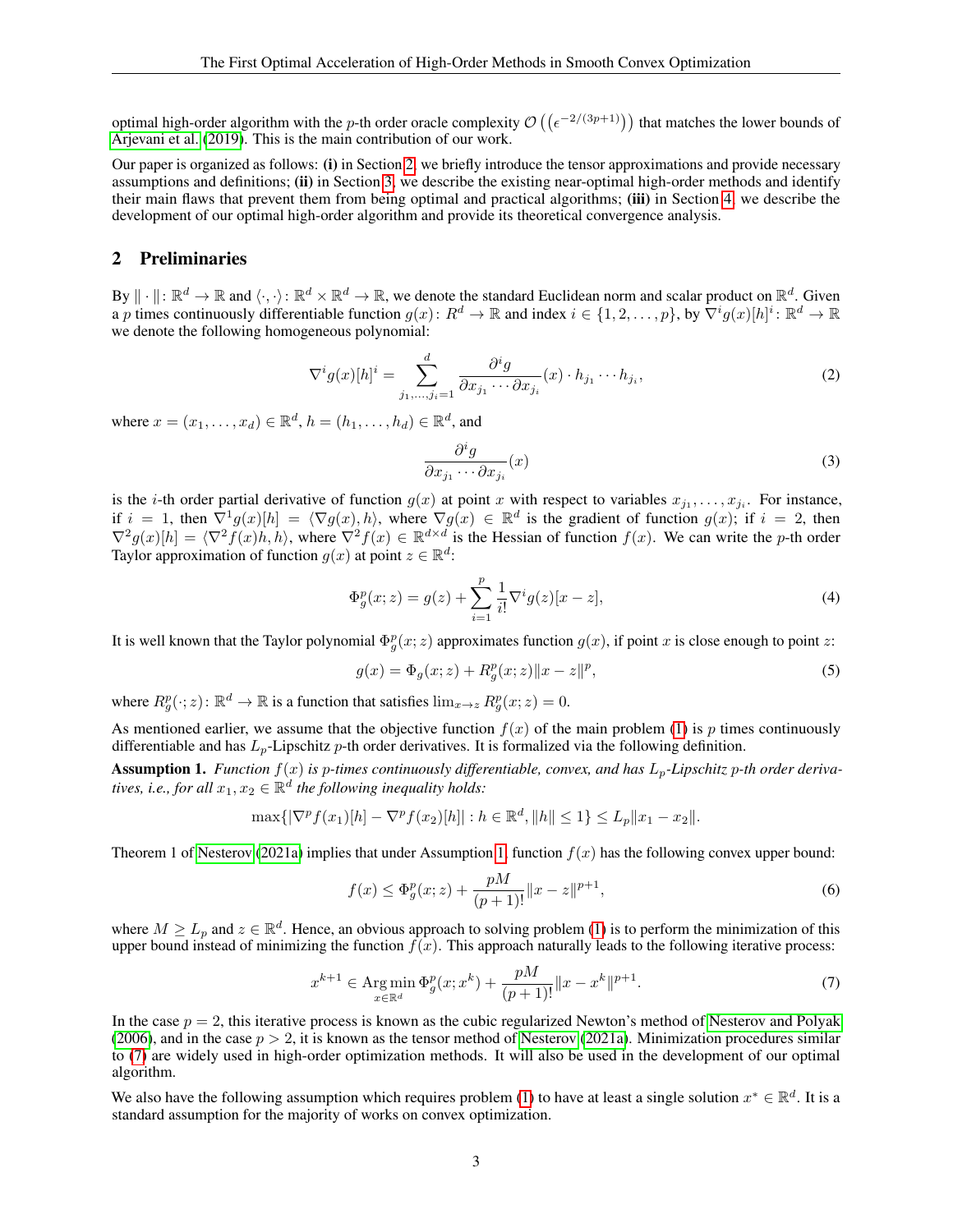#### Algorithm 1 A-HPE Framework

- <span id="page-3-3"></span>1: **input:**  $x^0 = x_f^0 \in \mathbb{R}^d$
- 2: **parameters:**  $\sigma \in [0, 1], K \in \{1, 2, ...\}$
- 3:  $\beta_{-1} = 0$
- 4: for  $k = 0, 1, 2, ..., K 1$  do
- <span id="page-3-5"></span>5: compute  $x_f^{k+1} \in \mathbb{R}^d$ ,  $\lambda_k > 0$  such that

<span id="page-3-4"></span>
$$
\|\nabla f(x_f^{k+1}) + \lambda_k^{-1} (x_f^{k+1} - x_g^k)\| \le \sigma \lambda_k^{-1} \|x_f^{k+1} - x_g^k\|,\tag{8}
$$

where  $x_g^k \in \mathbb{R}^d$  and  $\alpha_k \in (0, 1]$  are defined as

<span id="page-3-7"></span>
$$
x_g^k = \alpha_k x^k + (1 - \alpha_k)x_f^k, \quad \alpha_k = \eta_k/\beta_k,
$$
\n(9)

and  $\eta_k > 0$  and  $\beta_k > 0$  are defined by the following system:

<span id="page-3-8"></span>
$$
\beta_{k-1} + \eta_k = \beta_k, \quad \beta_k \lambda_k = \eta_k^2. \tag{10}
$$

<span id="page-3-11"></span><span id="page-3-10"></span><span id="page-3-9"></span>6:  $x^{k+1} = x^k - \eta_k \nabla f(x_f^{k+1})$ 7: end for 8: **output:**  $x_f^K$ 

**Assumption 2.** There exists a constant  $R > 0$  and at least a single solution  $x^*$  to problem [\(1\)](#page-0-0), such that  $\|x^0 - x^*\| \le R$ , where  $\hat{x}^0 \in \mathbb{R}^d$  is the starting point that we use as an input for a given algorithm for solving the problem.

Finally, we have the following definitions that formalize the notions of  $\epsilon$ -accurate solution of a problem, *p*-th order oracle call, and oracle complexity of an algorithm.

<span id="page-3-1"></span>**Definition 1.** We call vector  $\hat{x} \in \mathbb{R}^d$  an  $\epsilon$ -accurate solution of problem [\(1\)](#page-0-0), if for a given accuracy  $\epsilon > 0$  it satisfies  $f(\hat{x}) - f^* \leq \epsilon$ .

**Definition 2.** Given an arbitrary vector  $x \in \mathbb{R}^d$  by the p-th order oracle call at x, we denote the computation of the *function value*  $f(x)$  *and the derivatives*  $\nabla$ <sup>1</sup> $f(x)[\cdot]$ , ...,  $\nabla$ <sup>p</sup> $f(x)[\cdot]$ .

<span id="page-3-0"></span>Definition 3. *By the* p*-th order oracle complexity of a* p*-th order algorithm for solving problem* [\(1\)](#page-0-0)*, we denote the number of* p*-th order oracle calls required by the algorithm to find an -accurate solution of the problem for a given accuracy*  $\epsilon > 0$ .

### <span id="page-3-2"></span>3 Near-Optimal Tensor Methods

In this section, we revisit the state-of-the-art high-order optimization algorithms that include the A-NPE method of [Monteiro and Svaiter](#page-8-9) [\(2013\)](#page-8-9) in the  $p = 2$  case and the near-optimal tensor methods of [Gasnikov et al.](#page-8-11) [\(2019a\)](#page-8-11); [Bubeck](#page-8-2) [et al.](#page-8-2) [\(2019\)](#page-8-3); [Jiang et al.](#page-8-3) (2019) in the general  $p > 2$  case. We start with describing the key ideas behind the development of these algorithms to understand how they work. Then, we identify the main flaws of the algorithms that prevent them from being optimal and practical.

Note that the A-NPE method and near-optimal tensor methods have the following substantial similarities: (i) both the A-NPE and near-optimal tensor methods are based on the A-HPE framework of [Monteiro and Svaiter](#page-8-9) [\(2013\)](#page-8-9); (ii) the oracle complexity of the near-optimal tensor methods recovers the oracle complexity of the A-NPE method in the case  $p = 2$ ; (iii) these algorithms have the same issue: the requirement to perform the complex binary search procedure at each iteration which makes them neither optimal nor practical. Hence, we will further leave out the description of the A-NPE method of [Monteiro and Svaiter](#page-8-9) [\(2013\)](#page-8-9) and consider only the near-optimal tensor methods of [Gasnikov et al.](#page-8-11) [\(2019a\)](#page-8-11); [Bubeck et al.](#page-8-2) [\(2019\)](#page-8-2); [Jiang et al.](#page-8-3) [\(2019\)](#page-8-3).

#### 3.1 A-HPE Framework

<span id="page-3-6"></span>The main component in the development of the near-optimal tensor methods of [Gasnikov et al.](#page-8-11) [\(2019a\)](#page-8-11); [Bubeck et al.](#page-8-2) [\(2019\)](#page-8-2); [Jiang et al.](#page-8-3) [\(2019\)](#page-8-3) is the Accelerated Hybrid Proximal Extragradient (A-HPE) framework of [Monteiro and](#page-8-9) [Svaiter](#page-8-9) [\(2013\)](#page-8-9). This algorithmic framework can be seen as a generalization of the Accelerated Gradient Descent of [Nesterov](#page-8-6) [\(1983\)](#page-8-6). It is formalized as Algorithm [1.](#page-3-3) Next, we recall the main theorem by [Monteiro and Svaiter](#page-8-9) [\(2013\)](#page-8-9), which describes the convergence properties of Algorithm [1.](#page-3-3)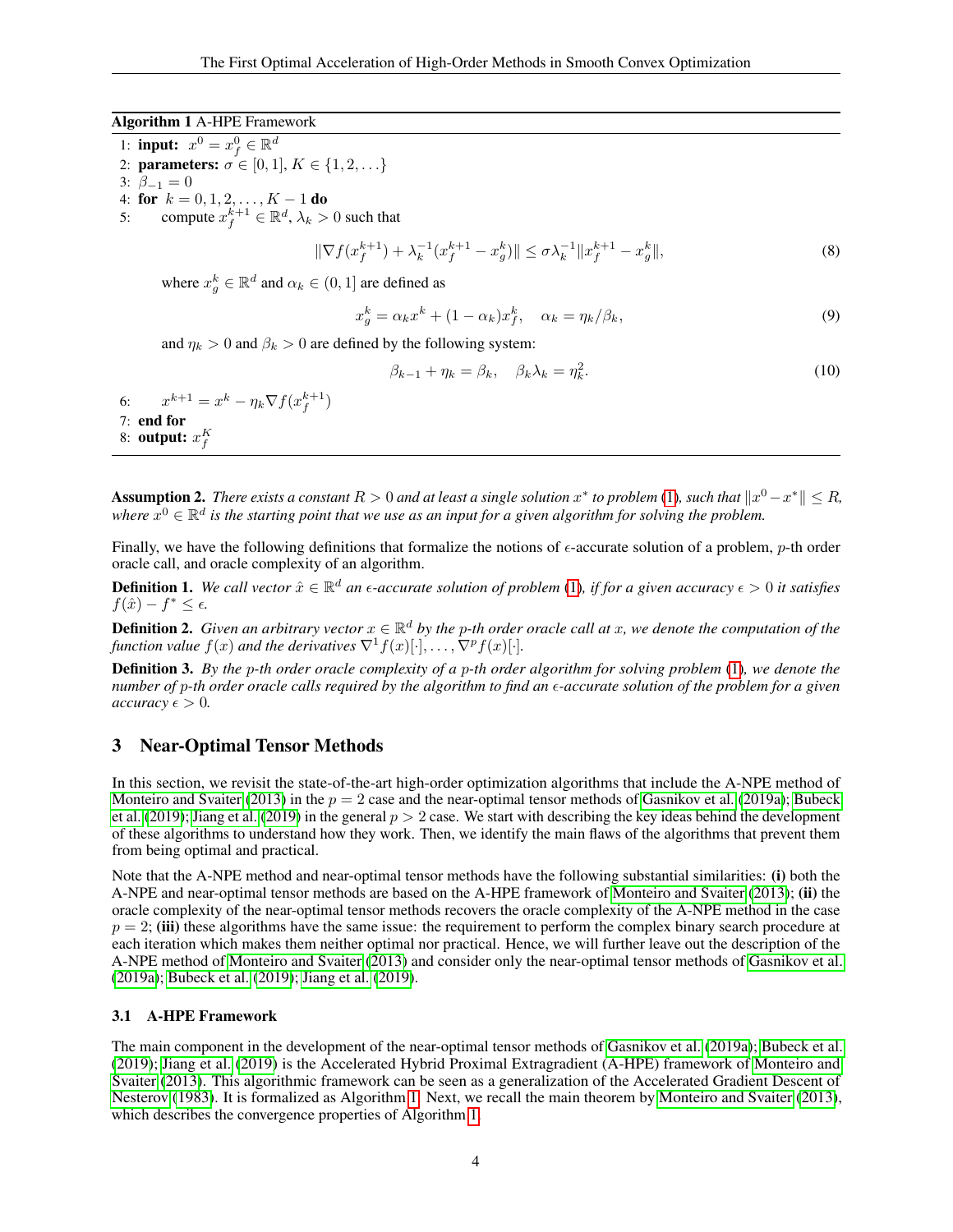Theorem 1 [\(Monteiro and Svaiter](#page-8-9) [\(2013\)](#page-8-9)). *The iterations of Algorithm [1](#page-3-3) satisfy the following inequality:*

$$
2\beta_{K-1}(f(x_f^K) - f^*) + (1 - \sigma^2) \sum_{k=0}^{K-1} \alpha_k^{-2} \|x_f^{k+1} - x_g^k\|^2 \le R^2.
$$
 (11)

<span id="page-4-0"></span>Note that Algorithm [1](#page-3-3) requires finding  $x_f^{k+1}$  satisfying condition [\(8\)](#page-3-4) on line [5.](#page-3-5) This condition can be rewritten as follows:

$$
\|\nabla A_{\lambda_k}(x_f^{k+1}; x_g^k)\| \le \sigma \lambda_k^{-1} \|x_f^{k+1} - x_g^k\|,\tag{12}
$$

where function  $A_{\lambda}(\cdot; z)$ :  $\mathbb{R}^d \to \mathbb{R}$  for  $\lambda > 0$  and  $z \in \mathbb{R}^d$  is defined as

<span id="page-4-7"></span><span id="page-4-6"></span><span id="page-4-1"></span>
$$
A_{\lambda}(x; z) = f(x) + \frac{1}{2\lambda} \|x - z\|^2.
$$
 (13)

#### 3.2 Application to High-Order Minimization

In order to perform the computation on line [5](#page-3-5) of Algorithm [1,](#page-3-3) we need to find  $x_f^{k+1} \in \mathbb{R}^d$  that satisfies condition [\(8\)](#page-3-4). As we mentioned earlier, condition [\(8\)](#page-3-4) is equivalent to [\(12\)](#page-4-0), which involves the gradient norm  $\|\nabla A_{\lambda_k}(\cdot; x_{g}^k)\|$  at point  $x_{f}^{k+1}$ . Function  $A_{\lambda_k}(\cdot; x_g^k)$  has  $L_p$ -Lipschitz p-th order derivatives for  $p \ge 2$  due to its definition [\(13\)](#page-4-1) and Assumption [1.](#page-2-0)<sup>[5](#page-4-2)</sup> Hence, it has the following upper bound, thanks to Theorem 1 of [Nesterov](#page-8-10) [\(2021a\)](#page-8-10):

$$
A_{\lambda_k}(x; x_g^k) \le \Phi^p_{A_{\lambda_k}(\cdot; x_g^k)}(x; x_g^k) + \frac{pM}{(p+1)!} \|x - x_g^k\|^{p+1}.
$$
 (14)

It turns out that  $x_f^{k+1}$  can be obtained by minimizing this upper bound:

$$
x_f^{k+1} = \underset{x \in \mathbb{R}^d}{\arg \min} \, \Phi_{A_{\lambda_k}(\cdot; x_g^k)}^p(x; x_g^k) + \frac{pM}{(p+1)!} \|x - x_g^k\|^{p+1},\tag{15}
$$

where  $M > L_p$ <sup>[6](#page-4-3)</sup> Indeed, by Lemma 1 of [Nesterov](#page-8-10) [\(2021a\)](#page-8-10), we have

<span id="page-4-5"></span><span id="page-4-4"></span>
$$
\|\nabla A_{\lambda_k}(x_f^{k+1}; x_g^k)\| \le \frac{pM + L_p}{p!} \|x_f^{k+1} - x_g^k\|^p. \tag{16}
$$

Hence, to satisfy condition [\(12\)](#page-4-0), we choose  $\lambda_k$  in the following way:

$$
\frac{\sigma p!}{2(pM + L_p)} \|x_f^{k+1} - x_g^k\|^{1-p} \le \lambda_k \le \frac{\sigma p!}{(pM + L_p)} \|x_f^{k+1} - x_g^k\|^{1-p}.\tag{17}
$$

Here, the upper bound on  $\lambda_k$  ensures condition [\(12\)](#page-4-0), while the lower bound prevents stepsize  $\lambda_k$  from being too small, which would hurt the convergence rate. The resulting near-optimal tensor method is formalized as Algorithm [2.](#page-5-1) It has the following convergence rate:

$$
f(x_f^K) - f^* \le \frac{\text{const} \cdot L_p \|x^0 - x^*\|^{p+1}}{K^{\frac{3p+1}{2}}},\tag{18}
$$

where  $K$  is the number of iterations. The proof of this convergence rate involves condition [\(17\)](#page-4-4) and Theorem [1.](#page-3-6) It is given in the works of [Gasnikov et al.](#page-8-11) [\(2019a\)](#page-8-11); [Bubeck et al.](#page-8-2) [\(2019\)](#page-8-2); [Jiang et al.](#page-8-3) [\(2019\)](#page-8-3).

#### 3.3 The Problems with the Existing Algorithms

Algorithm [2](#page-5-1) requires finding  $\lambda_k$  satisfying condition [\(17\)](#page-4-4) at each iteration. According to line [5](#page-3-5) of Algorithm [2,](#page-5-1)  $\lambda_k$ depends on  $x_f^{k+1}$  via [\(17\)](#page-4-4), which depends on  $x_g^k$  via [\(15\)](#page-4-5), which depends on  $\eta_k$ ,  $\beta_k$  via [\(9\)](#page-3-7), which depend on  $\lambda_k$  via [\(10\)](#page-3-8). Hence, computation of stepsize  $\lambda_k$  depends on  $\lambda_k$  itself and there is no explicit way to perform the computation on line [5.](#page-3-5)

The algorithms of [Gasnikov et al.](#page-8-11) [\(2019a\)](#page-8-11); [Bubeck et al.](#page-8-2) [\(2019\)](#page-8-2); [Jiang et al.](#page-8-3) [\(2019\)](#page-8-3) use various binary search procedures to find  $\lambda_k$  and perform the computation on line [5.](#page-3-5) However, such procedures are costly and require many iterations to

<span id="page-4-3"></span><span id="page-4-2"></span> ${}^{5}\nabla^{p}A(x;x_{g}^{k})[h] = \nabla^{p}f(x)[h]$  when  $p > 2$ , and  $\nabla^{2}A(x;x_{g}^{k})[h] = \nabla^{2}f(x)[h] + \lambda^{-1}||h||^{2}$ .

 $6$ We require the strict inequality to ensure the uniform convexity of upper bound [\(14\)](#page-4-6), which implies the uniqueness and the existence of the minimizer in [\(15\)](#page-4-5).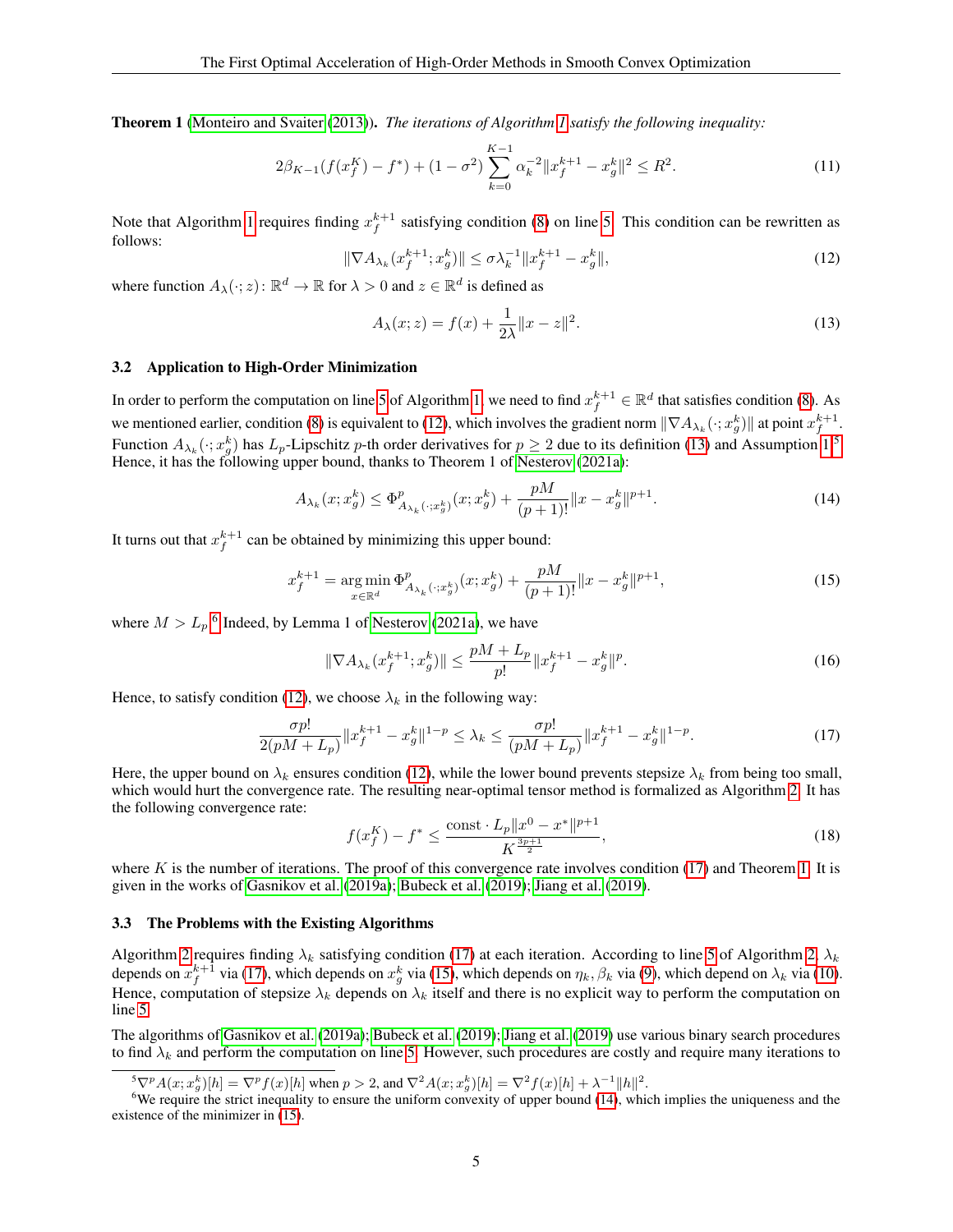Algorithm 2 Near-Optimal Tensor Method

<span id="page-5-1"></span>

|    | 1: <b>input:</b> $x^0 = x_f^0 \in \mathbb{R}^d$                                                                                                                                                                                                             |                                                           |
|----|-------------------------------------------------------------------------------------------------------------------------------------------------------------------------------------------------------------------------------------------------------------|-----------------------------------------------------------|
|    | 2: <b>parameters:</b> $M > 0, K \in \{1, 2, \}$                                                                                                                                                                                                             |                                                           |
|    | 3: $\beta_{-1} = 0$                                                                                                                                                                                                                                         |                                                           |
|    | 4: for $k = 0, 1, 2, , K - 1$ do                                                                                                                                                                                                                            |                                                           |
| 5: | $\text{compute} \begin{cases} \lambda_k > 0 & \text{satisfying (17)}\\ x_f^{k+1} \in \mathbb{R}^d & \text{satisfying (15)}\\ x_g^k \in \mathbb{R}^d, \alpha_k \in (0,1] & \text{satisfying (9)}\\ \eta_k, \beta_k > 0 & \text{satisfying (10)} \end{cases}$ | satisfying $(17)$<br>satisfying $(15)$<br>satisfying (10) |
|    | 6: $x^{k+1} = x^k - \eta_k \nabla f(x_f^{k+1})$                                                                                                                                                                                                             |                                                           |
|    | $7:$ end for                                                                                                                                                                                                                                                |                                                           |
|    | 8: <b>output:</b> $x_f^K$                                                                                                                                                                                                                                   |                                                           |

converge. For instance, [Bubeck et al.](#page-8-2) [\(2019\)](#page-8-2) show that their variant of binary search requires the following number of p-th order oracle calls to find  $\lambda_k$  satisfying condition [\(17\)](#page-4-4):

$$
\mathcal{O}\left(\log \frac{L_p R^{p+1}}{\epsilon}\right). \tag{19}
$$

The same complexity (up to constant factors) for similar binary search procedures was established in the works of [Nesterov](#page-8-13) [\(2021b\)](#page-8-13); [Jiang et al.](#page-8-3) [\(2019\)](#page-8-3), and in the work of [Monteiro and Svaiter](#page-8-9) [\(2013\)](#page-8-9) for the  $p = 2$  case. Hence, the total oracle complexity of Algorithm [2](#page-5-1) is  $\mathcal{O}(\epsilon^{-2/(3p+1)}\log(1/\epsilon))$  which does not match the lower bound of [Arjevani](#page-8-0) [et al.](#page-8-0) [\(2019\)](#page-8-0).

The additional logarithmic factor in the oracle complexity of Algorithm [2](#page-5-1) raises the question whether it is superior to the accelerated tensor method of [Nesterov](#page-8-10) [\(2021a\)](#page-8-10) in practice. On the one hand, [Gasnikov et al.](#page-8-11) [\(2019a\)](#page-8-11) provided an experimental study that showed the practical superiority of Algorithm [2](#page-5-1) over the algorithm of [Nesterov](#page-8-10) [\(2021a\)](#page-8-10). However, this experimental comparison is utterly unfair because it considers only the iteration complexity of the algorithms, which does not take into account the oracle complexity of the binary search procedure.

#### <span id="page-5-0"></span>4 The First Optimal Tensor Method

In the previous section, we described the main issues with the existing high-order methods that prevent them from being optimal and practical algorithms for solving problem [\(1\)](#page-0-0). In this section, we will show how to construct an algorithm that does not have those issues. More precisely, we will develop the first optimal p-th order algorithm ( $p \ge 2$ ) for solving main problem [\(1\)](#page-0-0).

#### 4.1 The Key Idea

The crucial mistake [Gasnikov et al.](#page-8-11) [\(2019a\)](#page-8-11); [Bubeck et al.](#page-8-2) [\(2019\)](#page-8-2); [Jiang et al.](#page-8-3) [\(2019\)](#page-8-3) made while creating their algorithms is that they fixed the procedure of computing  $x_f^{k+1}$  on line [5](#page-3-5) of Algorithm [1](#page-3-3) using formula [\(15\)](#page-4-5) and then developed the procedure for computing  $\lambda_k$ , which turned out to be inefficient. We will go the opposite way. That is, we choose parameters  $\lambda_k$  in advance in such a way that they ensure the optimal convergence rate and then provide an efficient procedure for finding  $x_f^{k+1}$  satisfying condition [\(8\)](#page-3-4). Let  $\eta_k$  be defined as follows:

<span id="page-5-4"></span><span id="page-5-2"></span>
$$
\eta_k = \eta (1 + k)^{\frac{3p - 1}{2}},\tag{20}
$$

where  $\eta > 0$  is a parameter. Using [\(10\)](#page-3-8), we can compute  $\beta_k$  and  $\lambda_k$  as follows:

$$
\beta_k = \eta \sum_{l=0}^k (1+l)^{\frac{3p-1}{2}}, \qquad \lambda^k = \frac{\eta (1+k)^{3p-1}}{\sum_{l=0}^k (1+l)^{\frac{3p-1}{2}}}.
$$
\n(21)

The following lemma provides a lower bound on  $\beta_k$  and an upper bound on  $\lambda_k$ .

<span id="page-5-3"></span>**Lemma 1.** *Parameters*  $\beta_k$  *and*  $\lambda_k$  *defined by* [\(21\)](#page-5-2) *satisfy the following inequalities:* 

$$
\beta_k \ge \frac{2\eta}{(3p+1)} (k+1)^{\frac{3p+1}{2}}, \qquad \lambda_k \le \frac{\eta(3p+1)}{2} (1+k)^{\frac{3(p-1)}{2}}.
$$
\n(22)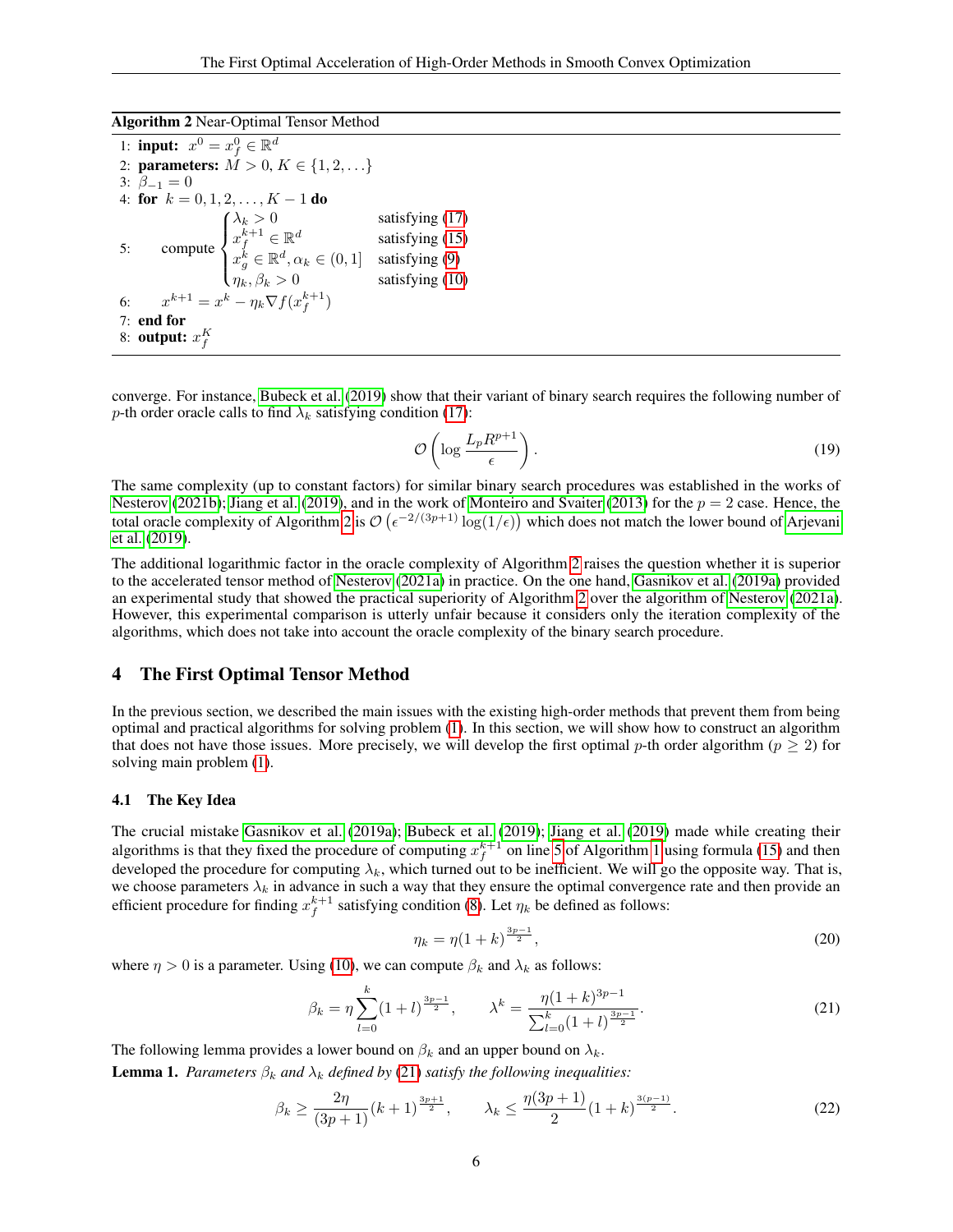Algorithm 3 Tensor Extragradient Method

<span id="page-6-1"></span><span id="page-6-0"></span>1: **input:**  $x^{k,0} = x_g^k \in \mathbb{R}^d$ ,  $A^k(\cdot) = A_{\lambda_k}(\cdot; x_g^k)$ 2: parameters:  $\dot{M} > 0$ 3:  $t = -1$ 4: repeat 5:  $t = t + 1$ 6: compute  $x^{k,t+1/2} \in \mathbb{R}^d$  as follows:  $x^{k,t+1/2} = \arg \min$  $x ∈ ℝ<sup>d</sup>$  $\Phi_{A^k}^p(x; x^{k,t}) + \frac{pM}{(p+1)!} ||x - x^{k,t}||^{p+1}$  (23) 7:  $x^{k,t+1} = x^{k,t} - \left(\frac{M||x^{k,t+1/2} - x^{k,t}||^{p-1}}{(p-1)!}\right)^{-1} \nabla A^k(x^{k,t+1/2})$ 8: **until**  $\|\nabla A^k(x^{k,t+1/2})\| \leq \sigma \lambda_k^{-1} \|x^{k,t+1/2} - x^{k,0}\|$ 9:  $T^k = t + 1$ 10: **output:**  $x_f^{k+1} = x^{k,T^k-1/2}$ 

Lemma [1](#page-3-6) and Theorem 1 immediately imply the convergence rate  $\mathcal{O}(1/k^{(3p+1)/2})$ , which matches the lower bound of [Arjevani et al.](#page-8-0) [\(2019\)](#page-8-0). Hence, the only remaining question is how to compute  $x_f^{k+1}$  satisfying [\(8\)](#page-3-4) efficiently. To be precise, we need to develop a procedure that can perform this computation using  $O(1)$  of p-th order oracle calls.

#### 4.2 Tensor Extragradient Method for Gradient Norm Reduction

In this subsection, we develop an efficient procedure for computing  $x_f^{k+1}$  satisfying condition [\(8\)](#page-3-4). As we mentioned earlier, condition [\(8\)](#page-3-4) is equivalent to [\(12\)](#page-4-0), which is an upper bound on the gradient norm  $\|\nabla A_{\lambda_k}(\cdot; x_g^k)\|$  at point  $x_f^{k+1}$ . Hence, we need an algorithm for the gradient norm reduction in the following smooth high-order convex minimization problem:

$$
x^{k,*} = \underset{x \in \mathbb{R}^d}{\arg \min} A_{\lambda_k}(x; x_g^k). \tag{24}
$$

In this subsection, we provide such an algorithm. We call the algorithm Tensor Extragradient Method. It is formalized as Algorithm [3.](#page-6-0) In the case  $p = 1$ , this algorithm recovers the extragradient method of [Korpelevich](#page-8-14) [\(1976\)](#page-8-14). Algorithm [3](#page-6-0) can be seen as a generalization of the extragradient method for high-order optimization.

One can observe that due to line [8](#page-3-9) of Algorithm [3,](#page-6-0)  $x_f^{k+1} = x^{k,T^k-1/2}$  satisfies condition [\(12\)](#page-4-0), where  $x^{k,T^k-1/2}$  is the output of Algorithm [3.](#page-6-0) This is exactly what we need. The following theorem provides an upper bound on the number of iterations  $T^k$  required by Algorithm [3](#page-6-0) to terminate and produce the output  $x_f^{k+1}$ .

#### <span id="page-6-2"></span>Theorem 2. *Let* M *satisfy*

$$
M \ge L_p. \tag{25}
$$

*Then step* [\(23\)](#page-6-1) *on line [6](#page-6-1) of Algorithm [3](#page-6-0) is well defined and the number of iterations* T <sup>k</sup> *performed by Algorithm [3](#page-6-0) is upper-bounded as follows:*

<span id="page-6-4"></span><span id="page-6-3"></span>
$$
T^{k} \le \left(\lambda_{k} C_{p}(M,\sigma) \|x_{g}^{k} - x^{k,*} \|^{p-1}\right)^{2/p} + 1, \tag{26}
$$

*where*  $C_p$  *is defined as* 

<span id="page-6-5"></span>
$$
C_p(M,\sigma) = \frac{p^p M^p (1 + \sigma^{-1})}{p! (pM - L_p)^{p/2} (pM + L_p)^{p/2 - 1}}.
$$
\n(27)

Algorithm [3](#page-6-0) and Theorem [2](#page-6-2) will further be used for the construction of the optimal high-order algorithm for solving problem [\(1\)](#page-0-0). It is worth mentioning the potential alternatives to Algorithm [3](#page-6-0) that we could use for gradient norm reduction. For instance, we could use the tensor method of [Nesterov](#page-8-10) [\(2021a\)](#page-8-10). However, the upper bound on the number of iterations for this method would involve the diameter of the level set of function  $A_{\lambda_k}(\cdot; x_g^k)$  rather than the distance to the solution  $\|x_g^k - x^{k,*}\|$ . This would be an obstacle towards development of the optimal algorithm. Alternatively, we could use the accelerated tensor method of [Nesterov](#page-8-10) [\(2021a\)](#page-8-10). It turns out that it would work as we need. Moreover, the upper bound on the number of iterations would be even better than [\(26\)](#page-6-3). However, we find the accelerated tensor method of [Nesterov](#page-8-10) [\(2021a\)](#page-8-10) to be too complicated, which could make the resulting optimal high-order method hard to implement. On the other hand, it would not give us any benefits for the construction of the optimal high-order method compared to Algorithm [3.](#page-6-0)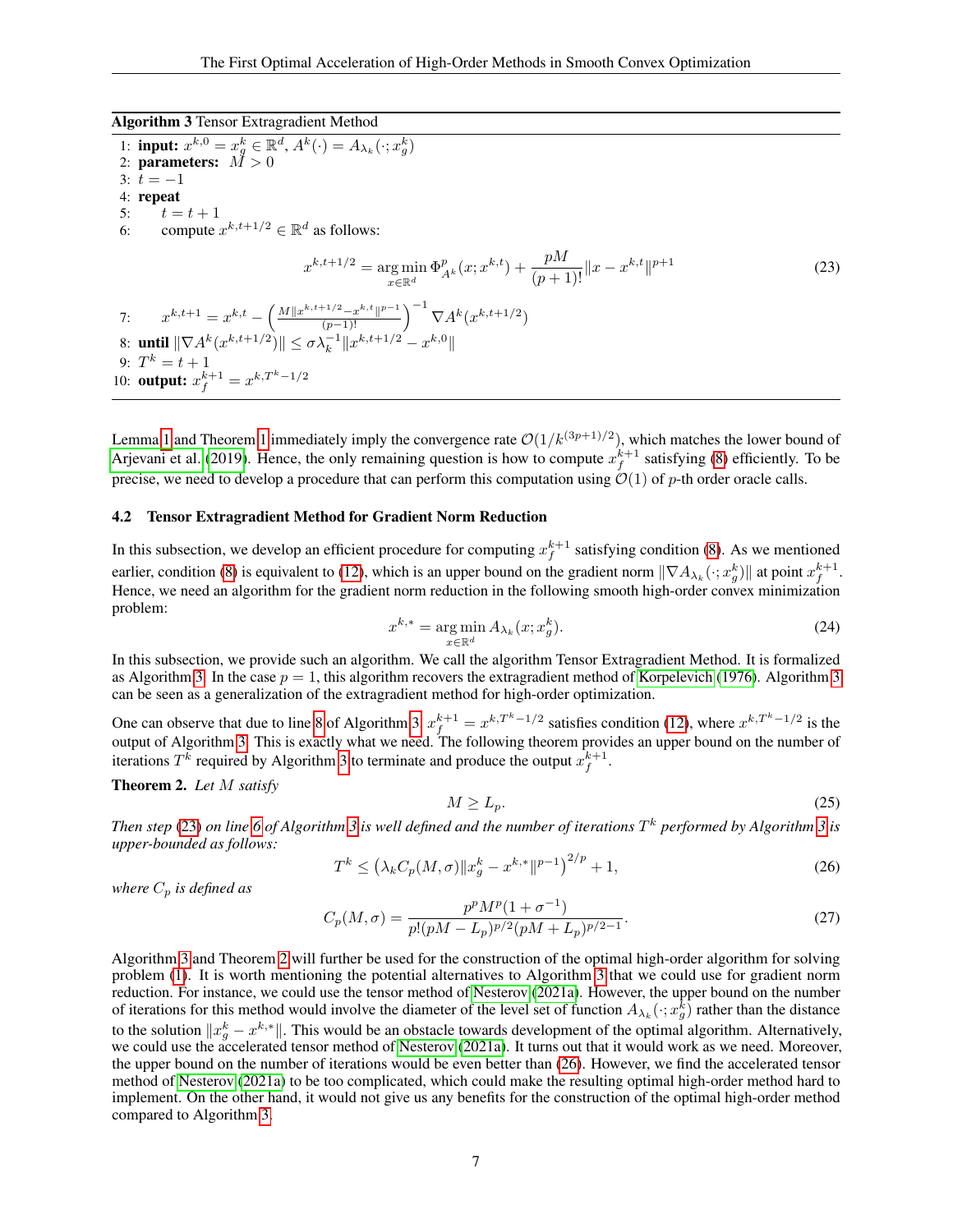Algorithm 4 Optimal Tensor Method

<span id="page-7-0"></span>1: **input:**  $x^0 = x_f^0 \in \mathbb{R}^d$ 2: parameters:  $\eta > 0, M > 0, \sigma \in (0, 1), K \in \{1, 2, ...\}$ 3:  $\beta_{-1} = 0$ 4: for  $k = 0, 1, 2, ..., K - 1$  do 5:  $\eta_k = \eta(1+k)^{(3p-1)/2}$ 6:  $\beta_k = \beta_{k-1} + \eta_k, \lambda_k = \eta_k^2/\beta_k, \alpha_k = \eta_k/\beta_k$ 7:  $x_g^k = \alpha_k x^k + (1 - \alpha_k) x_f^k$ 8:  $x^{k,0} = x_g^k, t = -1$ 9: repeat 10:  $t = t + 1$ 11:  $x^{k,t+1/2} = \arg \min_{x \in \mathbb{R}^d} \Phi^p_A$  $_{A_{\lambda_{k}}(\cdot;x_{g}^{k})}(x;x^{k,t})+\frac{pM}{(p+1)!}\|x-x^{k,t}\|^{p+1}$ 12:  $x^{k,t+1} = x^{k,t} - \left(\frac{M||x^{k,t+1/2} - x^{k,t}||^{p-1}}{(p-1)!}\right)^{-1} \nabla A_{\lambda_k}(x^{k,t+1/2}; x_g^k)$ 13: **until**  $\|\nabla A_{\lambda_k}(x^{k,t+1/2}; x_g^k)\| \leq \sigma \lambda_k^{-1} \|x^{k,t+1/2} - x^{k,0}\|$  $14:$  $k = t + 1$ 15:  $x_f^{k+1} = x^{k,T^k-1/2}$  $16:$  $x^{k+1} = x^k - \eta_k \nabla f(x_f^{k+1})$ 17: end for 18: **output:**  $x_f^K$ 

#### 4.3 Modification of the Analysis of A-HPE Framework

Unfortunately, we cannot use Theorem [1](#page-3-6) for the analysis of our optimal algorithm. This is because inequality [\(11\)](#page-4-7) involves the distances  $||x_g^k - x_f^{k+1}||$  on the right-hand side. Hence, inequality [\(11\)](#page-4-7) does not allow us to estimate the iteration complexity  $T^k$  of Algorithm [3](#page-6-0) using Theorem [2.](#page-6-2) Further, we provide a new theorem that includes the analysis of the A-HPE framework and provides an upper bound on the distances  $||x_g^k - x^{k,*}||$ .

<span id="page-7-3"></span>Theorem 3. *The iterations of Algorithm [1](#page-3-3) satisfy the following inequality:*

$$
2\beta_{K-1}(f(x_j^K) - f^*) + \frac{1-\sigma}{1+\sigma} \sum_{k=0}^{K-1} \alpha_k^{-2} \|x_g^k - x^{k,*}\|^2 \le R^2. \tag{28}
$$

#### 4.4 The First Optimal Tensor Method

Now, we are ready to provide the first optimal high-order algorithm for solving problem [\(1\)](#page-0-0). In order to construct this algorithm, we use our Tensor Extragradient Method (Algorithm [3\)](#page-6-0) to perform the computations on line [5](#page-3-5) of the A-HPE Framework (Algorithm [1\)](#page-3-3). We also use our choice of parameters  $\eta_k$ ,  $\beta_k$  and  $\lambda_k$  which is provided by [\(20\)](#page-5-4) and [\(21\)](#page-5-2). The resulting algorithm is formalized as Algorithm [4.](#page-7-0)

Now, we are ready to prove that Algorithm [4](#page-7-0) is an optimal algorithm. First, we need to establish an upper bound on the number of iterations  $\hat{T}^k$  performed by the inner repeat-loop of Algorithm [4.](#page-7-0) This is done by the following theorem.

<span id="page-7-1"></span>Theorem 4. *Let* M *satisfy* [\(25\)](#page-6-4)*. Then, the following inequality holds for Algorithm [4:](#page-7-0)*

$$
\sum_{k=0}^{K-1} T^k \le K + (1+K) \left( \frac{\eta(3p+1)^p C_p(M,\sigma) R^{p-1}}{2^p \sqrt{p}} \cdot \left( \frac{1+\sigma}{1-\sigma} \right)^{\frac{p-1}{2}} \right)^{\frac{2}{p}},\tag{29}
$$

*where*  $C_p$  *is defined by* [\(27\)](#page-6-5).

Theorem [4](#page-7-0) implies that with a proper choice of the parameter  $\eta$ , Algorithm 4 performs  $\mathcal{O}(1)$  p-th order oracle calls per iteration on average. Indeed, let  $\eta$  be chosen as follows:

<span id="page-7-2"></span>
$$
\eta = \left(\frac{(3p+1)^p C_p(M,\sigma) R^{p-1}}{2^p \sqrt{p}} \cdot \left(\frac{1+\sigma}{1-\sigma}\right)^{\frac{p-1}{2}}\right)^{-1}.
$$
\n(30)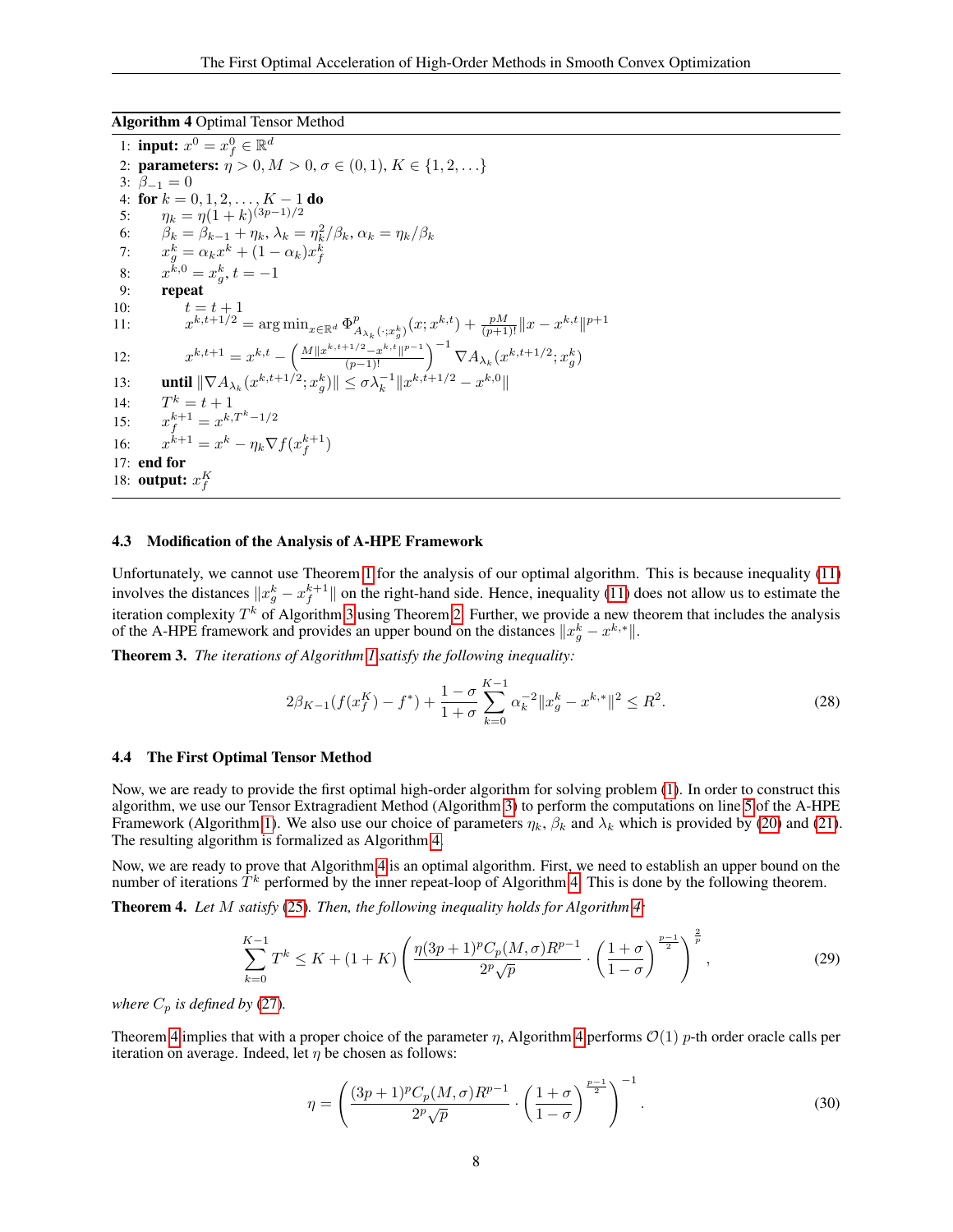Then, Theorem [4](#page-7-1) immediately implies

<span id="page-8-16"></span>
$$
\sum_{k=0}^{K-1} T^k \le 2K + 1.
$$
\n(31)

Finally, the following theorem establishes the total p-th order oracle complexity of Algorithm [4.](#page-7-0)

<span id="page-8-15"></span>**Theorem 5.** Let  $M = L_p$  and  $\sigma = 1/2$ . Let  $\eta$  be defined by [\(30\)](#page-7-2). Then, to reach precision  $f(x_f^k) - f^* \leq \epsilon$ , Algorithm [4](#page-7-0) *requires no more than the following number of* p*-th order oracle calls:*

$$
5D_p \cdot \left(L_p R^{p+1}/\epsilon\right)^{\frac{2}{3p+1}} + 7,\tag{32}
$$

*where*  $D_p$  *is defined as follows:* 

$$
D_p = \left(\frac{3^{\frac{p+1}{2}}(3p+1)^{p+1}p^p(p+1)}{2^{p+2}\sqrt{p}p!(p^2-1)^{\frac{p}{2}}}\right)^{\frac{2}{3p+1}}.\tag{33}
$$

Theorem [5](#page-8-15) shows that the total p-th order oracle complexity of Algorithm [4](#page-7-0) is  $\mathcal{O}\left(\left(L_p R^{p+1}/\epsilon\right)^{\frac{2}{3p+1}}\right)$ . This oracle complexity matches the lower bounds of [Arjevani et al.](#page-8-0) [\(2019\)](#page-8-0) up to a universal constant that does not depend on  $R$ ,  $L_p$ and  $\epsilon$ . Hence, Algorithm [4](#page-7-0) is indeed the first optimal high-order algorithm for solving smooth convex minimization problems.

#### References

- <span id="page-8-12"></span>Agarwal, N. and Hazan, E. (2018). Lower bounds for higher-order convex optimization. In *Conference On Learning Theory*, pages 774–792. PMLR.
- <span id="page-8-0"></span>Arjevani, Y., Shamir, O., and Shiff, R. (2019). Oracle complexity of second-order methods for smooth convex optimization. *Mathematical Programming*, 178(1):327–360.
- <span id="page-8-2"></span>Bubeck, S., Jiang, Q., Lee, Y. T., Li, Y., and Sidford, A. (2019). Near-optimal method for highly smooth convex optimization. In *Conference on Learning Theory*, pages 492–507. PMLR.
- <span id="page-8-11"></span>Gasnikov, A., Dvurechensky, P., Gorbunov, E., Vorontsova, E., Selikhanovych, D., and Uribe, C. A. (2019a). Optimal tensor methods in smooth convex and uniformly convexoptimization. In *Conference on Learning Theory*, pages 1374–1391. PMLR.
- <span id="page-8-1"></span>Gasnikov, A., Dvurechensky, P., Gorbunov, E., Vorontsova, E., Selikhanovych, D., Uribe, C. A., Jiang, B., Wang, H., Zhang, S., Bubeck, S., et al. (2019b). Near optimal methods for minimizing convex functions with lipschitz p-th derivatives. In *Conference on Learning Theory*, pages 1392–1393. PMLR.
- <span id="page-8-3"></span>Jiang, B., Wang, H., and Zhang, S. (2019). An optimal high-order tensor method for convex optimization. In *Conference on Learning Theory*, pages 1799–1801. PMLR.
- <span id="page-8-14"></span>Korpelevich, G. M. (1976). The extragradient method for finding saddle points and other problems. *Matecon*, 12:747–756.
- <span id="page-8-9"></span>Monteiro, R. D. and Svaiter, B. F. (2013). An accelerated hybrid proximal extragradient method for convex optimization and its implications to second-order methods. *SIAM Journal on Optimization*, 23(2):1092–1125.
- <span id="page-8-4"></span>Nemirovskij, A. S. and Yudin, D. B. (1983). Problem complexity and method efficiency in optimization.
- <span id="page-8-5"></span>Nesterov, Y. (2003). *Introductory lectures on convex optimization: A basic course*, volume 87. Springer Science & Business Media.
- <span id="page-8-8"></span>Nesterov, Y. (2008). Accelerating the cubic regularization of newton's method on convex problems. *Mathematical Programming*, 112(1):159–181.
- <span id="page-8-10"></span>Nesterov, Y. (2021a). Implementable tensor methods in unconstrained convex optimization. *Mathematical Programming*, 186(1):157–183.
- <span id="page-8-13"></span>Nesterov, Y. (2021b). Inexact high-order proximal-point methods with auxiliary search procedure. *SIAM Journal on Optimization*, 31(4):2807–2828.
- <span id="page-8-7"></span>Nesterov, Y. and Polyak, B. T. (2006). Cubic regularization of newton method and its global performance. *Mathematical Programming*, 108(1):177–205.
- <span id="page-8-6"></span>Nesterov, Y. E. (1983). A method for solving the convex programming problem with convergence rate o (1/k<sup> $\hat{ }$ </sup> 2). In *Dokl. akad. nauk Sssr*, volume 269, pages 543–547.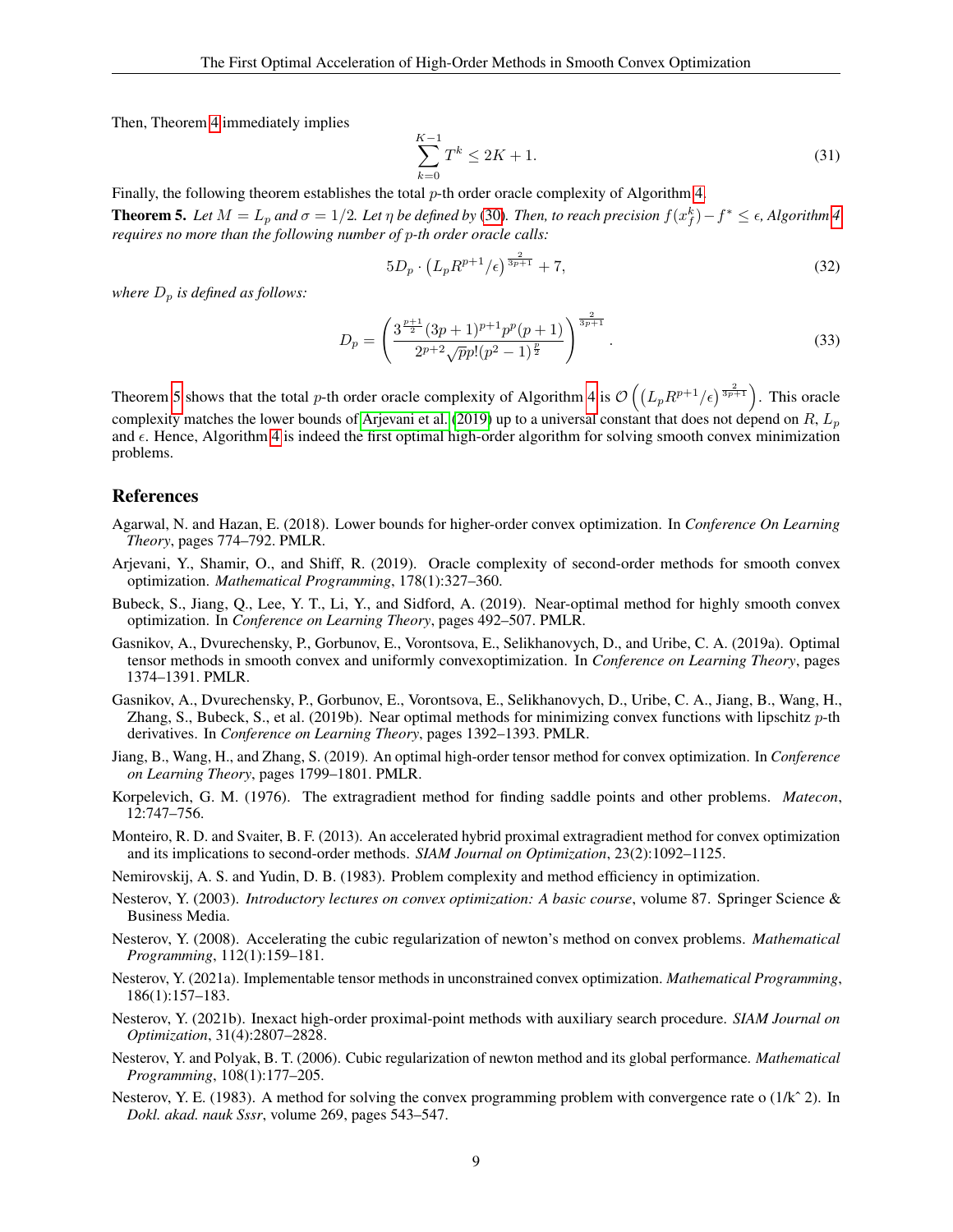# Appendix

## A Proof of Lemma [1](#page-5-3)

The lower bound on  $\beta_k$  can be obtained in the following way

$$
\beta_k = \sum_{l=0}^k \eta \left(1+l\right)^{\frac{3p-1}{2}} = \sum_{l=0}^k \eta \int_0^1 \left(1+l\right)^{\frac{3p-1}{2}} dt \ge \sum_{l=0}^k \eta \int_0^1 \left(t+l\right)^{\frac{3p-1}{2}} dt
$$

$$
= \sum_{l=0}^k \eta \int_l^{l+1} t^{\frac{3p-1}{2}} dt = \eta \int_0^{k+1} t^{\frac{3p-1}{2}} dt = \frac{2\eta}{(3p+1)} (k+1)^{\frac{3p+1}{2}}.
$$

 $\Box$ 

Upper bound on  $\lambda_k$  is obtained using the lower bound on  $\beta_k$  and [\(10\)](#page-3-8).

B Proof of Theorem [2](#page-6-2)

$$
||x^{k,t+1} - x^{k,*}||^2 = ||x^{k,t} - x^{k,*}||^2 + 2\langle x^{k,t+1} - x^{k,t}, x^{k,t} - x^{k,*}\rangle + ||x^{k,t+1} - x^{k,t}||^2
$$
  
\n
$$
= ||x^{k,t} - x^{k,*}||^2 + 2\langle x^{k,t+1} - x^{k,t}, x^{k,t+1/2} - x^{k,*}\rangle
$$
  
\n
$$
+ 2\langle x^{k,t+1} - x^{k,t}, x^{k,t} - x^{k,t+1/2}\rangle + ||x^{k,t+1} - x^{k,t}||^2
$$
  
\n
$$
= ||x^{k,t} - x^{k,*}||^2 + 2\langle x^{k,t+1} - x^{k,t}, x^{k,t+1/2} - x^{k,*}\rangle
$$
  
\n
$$
+ ||x^{k,t+1} - x^{k,t+1/2}||^2 - ||x^{k,t} - x^{k,t+1/2}||^2.
$$

From [\(23\)](#page-6-1) online [6](#page-6-1) of Algorithm [3,](#page-6-0) we have

$$
x^{k,t+1/2} = x^{k,t} - \left(\frac{M||x^{k,t+1/2} - x^{k,t}||^{p-1}}{(p-1)!}\right)^{-1} \nabla \Phi_{A^k}^p(x^{k,t+1/2}; x^{k,t}).
$$

Plugging this into the previous equation and using line [7](#page-3-10) of Algorithm [3,](#page-6-0) we get

$$
||x^{k,t+1} - x^{k,*}||^2 = ||x^{k,t} - x^{k,*}||^2 - 2\gamma_{k,t}\langle \nabla A^k(x^{k,t+1/2}), x^{k,t+1/2} - x^{k,*}\rangle
$$
  
+  $\gamma_{k,t}^2 ||\nabla \Phi_{A^k}^p(x^{k,t+1/2}; x^{k,t}) - \nabla A^k(x^{k,t+1/2})||^2 - ||x^{k,t} - x^{k,t+1/2}||^2,$ 

where  $\gamma_{k,t} = \left(\frac{M||x^{k,t+1/2}-x^{k,t}||^{p-1}}{(p-1)!}\right)^{-1}$ . Using the convexity of function  $A^k(x)$ , we get  $||x^{k,t+1} - x^{k,*}||^2 = ||x^{k,t} - x^{k,*}||^2 - 2\gamma_{k,t}(A^k(x^{k,t+1/2}) - A^k(x^{k,*}))$  $+ \gamma_{k,t}^2 \|\nabla \Phi_{A^k}^p(x^{k,t+1/2};x^{k,t}) - \nabla A^k (x^{k,t+1/2})\|^2 - \|x^{k,t} - x^{k,t+1/2}\|^2$  $\leq \|x^{k,t} - x^{k,*}\|^2 + \gamma_{k,t}^2 \|\nabla \Phi_{A^k}^p(x^{k,t+1/2};x^{k,t}) - \nabla A^k (x^{k,t+1/2})\|^2$  $-||x^{k,t}-x^{k,t+1/2}||^2.$ 

Using inequality (1.6) of [Nesterov](#page-8-10) [\(2021a\)](#page-8-10), we get

$$
||x^{k,t+1} - x^{k,*}||^2 \le ||x^{k,t} - x^{k,*}||^2 + \left(\frac{\gamma_{k,t}L_p}{p!}\right)^2 ||x^{k,t+1/2} - x^{k,t}||^{2p} - ||x^{k,t} - x^{k,t+1/2}||^2
$$
  

$$
= ||x^{k,t} - x^{k,*}||^2 - \left(1 - \left(\frac{\gamma_{k,t}L_p}{p!}||x^{k,t+1/2} - x^{k,t}||^{p-1}\right)^2\right) ||x^{k,t} - x^{k,t+1/2}||^2
$$
  

$$
= ||x^{k,t} - x^{k,*}||^2 - \left(1 - \left(\frac{L_p(p-1)!}{p!M}\right)^2\right) ||x^{k,t} - x^{k,t+1/2}||^2
$$
  

$$
= ||x^{k,t} - x^{k,*}||^2 - \left(1 - \left(\frac{L_p}{pM}\right)^2\right) ||x^{k,t} - x^{k,t+1/2}||^2.
$$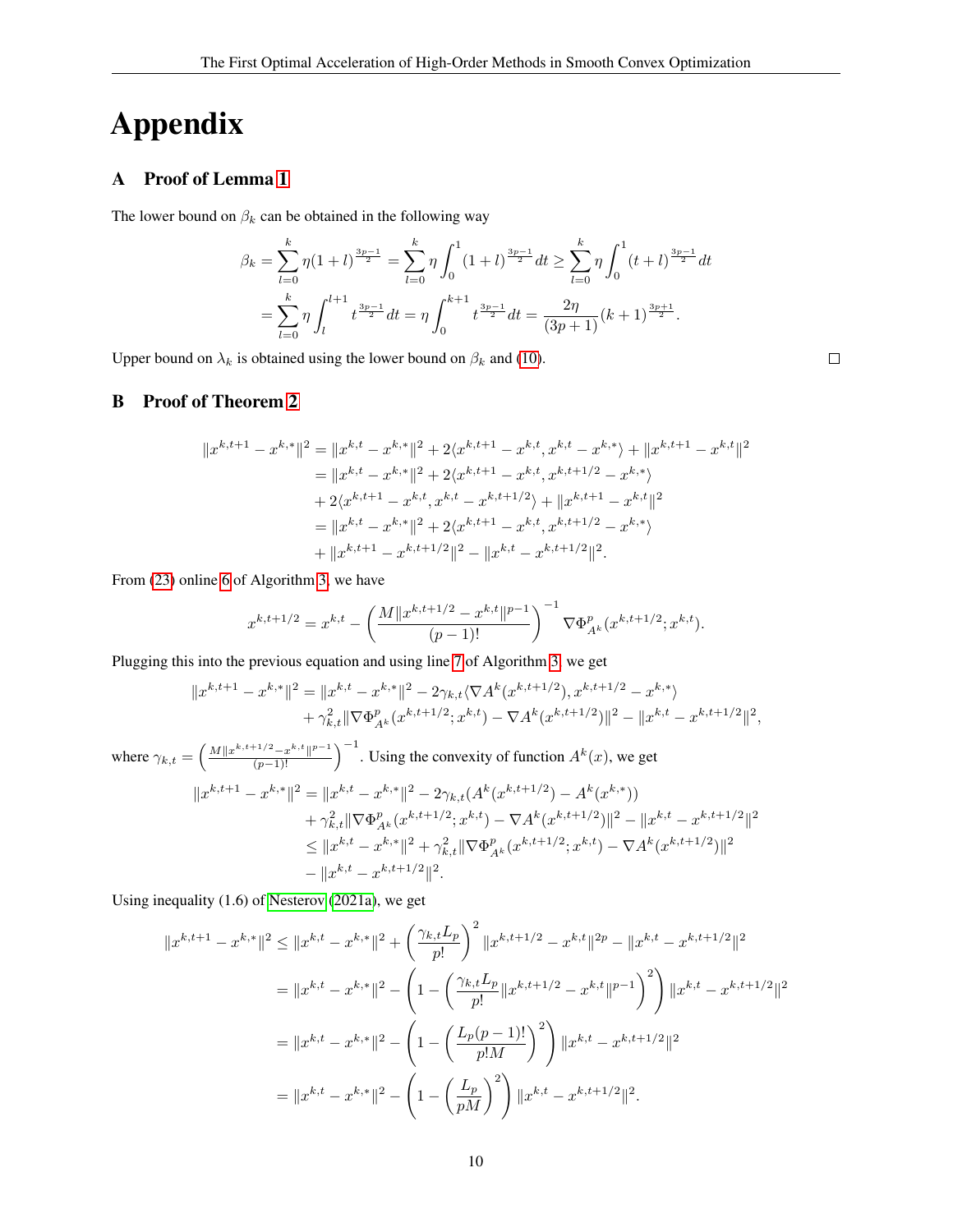Using Lemma 1 of [Nesterov](#page-8-10) [\(2021a\)](#page-8-10), we get

$$
||x^{k,t+1} - x^{k,*}||^2 \le ||x^{k,t} - x^{k,*}||^2 - \left(1 - \left(\frac{L_p}{pM}\right)^2\right) \left(\frac{p!}{pM + L_p} ||\nabla A^k(x^{k,t+1/2})||\right)^{2/p}.
$$

After telescoping and rearranging, for  $T \leq T^k$  we get

$$
T \min_{t \in \{0, 1, \dots, T-1\}} \frac{(pM - L_p)(pM + L_p)}{p^2 M^2} \left( \frac{p!}{pM + L_p} \|\nabla A^k (x^{k, t+1/2})\| \right)^{2/p} \le \|x^{k, 0} - x^{k, *}\|^2.
$$

Taking both sides of the inequality in the power of  $p/2$  gives

$$
||x^{k,0} - x^{k,*}||^p \ge T^{p/2} \min_{t \in \{0,1,\ldots,T-1\}} \frac{(pM - L_p)^{p/2} (pM + L_p)^{p/2}}{p^p M^p} \frac{p!}{pM + L_p} ||\nabla A^k (x^{k,t+1/2})||
$$
  
=  $T^{p/2} \min_{t \in \{0,1,\ldots,T-1\}} \frac{p!(pM - L_p)^{p/2} (pM + L_p)^{p/2 - 1}}{p^p M^p} ||\nabla A^k (x^{k,t+1/2})||.$ 

After rearranging, we get

$$
\min_{t \in \{0,1,\dots,T-1\}} \|\nabla A^k(x^{k,t+1/2})\| \le \frac{p^p M^p \|x^{k,0} - x^{k,*}\|^p}{p!(pM - L_p)^{p/2}(pM + L_p)^{p/2-1}} \cdot \frac{1}{T^{p/2}}.
$$

Now, let us prove upper bound [\(26\)](#page-6-3) by a contradiction. Suppose that [\(26\)](#page-6-3) is not true. Hence,

$$
T^{k} > \left(\frac{\lambda_k p^p M^p (1 + \sigma^{-1}) \|x^{k,0} - x^{k,*}\|^{p-1}}{p!(pM - L_p)^{p/2}(pM + L_p)^{p/2-1}}\right)^{2/p} + 1.
$$

This implies

$$
\min_{t \in \{0, 1, \dots, T-1\}} \left( \|\nabla A^k(x^{k, t+1/2})\| - c\lambda_k^{-1} \|x^{k, 0} - x^{k, *}\| \right) \le 0,
$$

where  $c = (1 + \sigma^{-1})^{-1}$  and  $T = T^k - 1$ . Using the  $\lambda_k^{-1}$ -strong convexity of  $A^k(x)$ , we get

$$
0 \geq \min_{t \in \{0, 1, \dots, T-1\}} \left( \|\nabla A^k(x^{k, t+1/2})\| - c\lambda_k^{-1} \|x^{k, 0} - x^{k, *}\| \right)
$$
  
\n
$$
\geq \min_{t \in \{0, 1, \dots, T-1\}} \left( \|\nabla A^k(x^{k, t+1/2})\| - c\lambda_k^{-1} \|x^{k, 0} - x^{k, t+1/2}\| - c\lambda_k^{-1} \|x^{k, *} - x^{k, t+1/2}\| \right)
$$
  
\n
$$
\geq \min_{t \in \{0, 1, \dots, T-1\}} \left( \|\nabla A^k(x^{k, t+1/2})\| - c\lambda_k^{-1} \|x^{k, 0} - x^{k, t+1/2}\| - c\|\nabla A^k(x^{k, t+1/2})\| \right)
$$
  
\n
$$
= \min_{t \in \{0, 1, \dots, T-1\}} \left( (1 - c) \|\nabla A^k(x^{k, t+1/2})\| - c\lambda_k^{-1} \|x^{k, 0} - x^{k, t+1/2}\| \right).
$$

Dividing by  $1 - c$  gives

$$
0 \geq \min_{t \in \{0, 1, \dots, T-1\}} \left( \|\nabla A^k(x^{k, t+1/2})\| - \frac{\lambda_k^{-1}}{c^{-1} - 1} \|x^{k, 0} - x^{k, t+1/2}\| \right).
$$

Plugging  $c = (1 + \sigma^{-1})^{-1}$  gives

$$
0 \geq \min_{t \in \{0, 1, \dots, T-1\}} \left( \|\nabla A^k(x^{k, t+1/2})\| - \sigma \lambda_k^{-1} \|x^{k, 0} - x^{k, t+1/2}\| \right).
$$

This means that the inner repeat-loop of Algorithm [3](#page-6-0) terminated after no more than  $T$  iterations, which contradicts with  $T^k = T + 1$ . This concludes the proof.  $\Box$ 

#### C Proof of Theorem [3](#page-7-3)

Here we also provide the proof of Theorem [1](#page-3-6) for completeness. Using line [6](#page-3-11) of Algorithm [1,](#page-3-3) we get

$$
||x^{k+1} - x^*||^2 = ||x^k - x^*||^2 - 2\eta_k \langle \nabla f(x_f^{k+1}), x^k - x^* \rangle + \eta_k^2 ||\nabla f(x_f^{k+1})||^2.
$$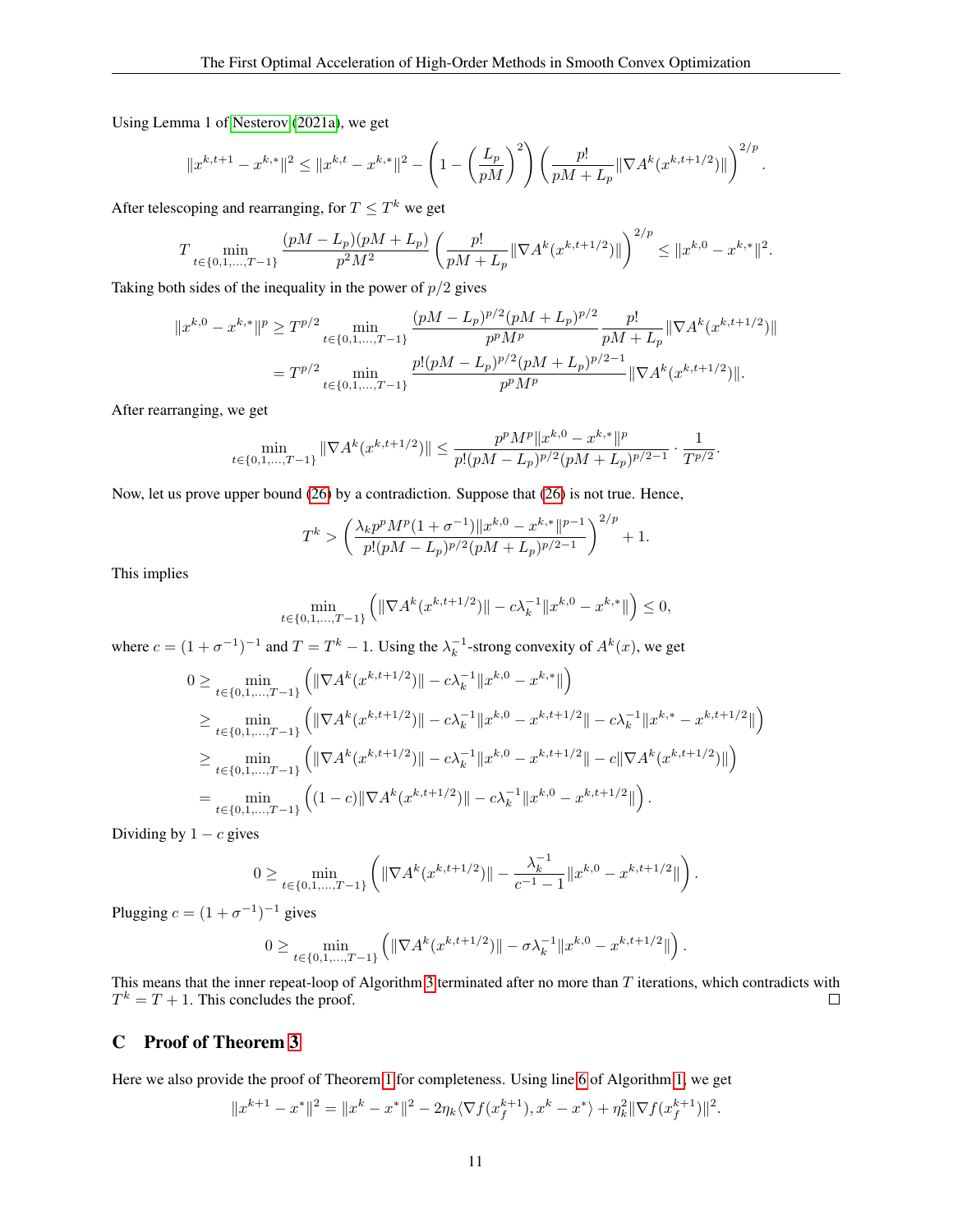Using [\(9\)](#page-3-7), we get  $x^k = \alpha_k^{-1} x_g^k - \alpha_k^{-1} (1 - \alpha_k) x_f^k$ , which implies

$$
||x^{k+1} - x^*||^2 = ||x^k - x^*||^2 - 2\eta_k \langle \nabla f(x_f^{k+1}), \alpha_k^{-1} x_g^k - \alpha_k^{-1} (1 - \alpha_k) x_f^k - x^* \rangle + \eta_k^2 ||\nabla f(x_f^{k+1})||^2
$$
  
\n
$$
= ||x^k - x^*||^2 + \eta_k^2 ||\nabla f(x_f^{k+1})||^2
$$
  
\n
$$
+ 2(\beta_k - \eta_k) \langle \nabla f(x_f^{k+1}), x_f^k \rangle - 2\beta_k \langle \nabla f(x_f^{k+1}), x_g^k \rangle + 2\eta_k \langle \nabla f(x_f^{k+1}), x^* \rangle
$$
  
\n
$$
= ||x^k - x^*||^2 + 2(\beta_k - \eta_k) \langle \nabla f(x_f^{k+1}), x_f^k - x_f^{k+1} \rangle + 2\eta_k \langle \nabla f(x_f^{k+1}), x^* - x_f^{k+1} \rangle
$$
  
\n
$$
- 2\beta_k \langle \nabla f(x_f^{k+1}), x_g^k - x_f^{k+1} \rangle + \eta_k^2 ||\nabla f(x_f^{k+1})||^2.
$$

Using the convexity of  $f(x)$  and [\(10\)](#page-3-8), we get

$$
||x^{k+1} - x^*||^2 \le ||x^k - x^*||^2 + 2(\beta_k - \eta_k)(f(x_f^k) - f(x_f^{k+1})) + 2\eta_k(f^* - f(x_f^{k+1}))
$$
  
\n
$$
- 2\beta_k \langle \nabla f(x_f^{k+1}), x_g^k - x_f^{k+1} \rangle + \eta_k^2 ||\nabla f(x_f^{k+1})||^2
$$
  
\n
$$
= ||x^k - x^*||^2 - \beta_k(f(x_f^{k+1}) - f^*) + \beta_{k-1}(f(x_f^k) - f^*)
$$
  
\n
$$
- 2\beta_k \langle \nabla f(x_f^{k+1}), x_g^k - x_f^{k+1} \rangle + \eta_k^2 ||\nabla f(x_f^{k+1})||^2.
$$

Using [\(9\)](#page-3-7), we get

$$
||x^{k+1} - x^*||^2 \le ||x^k - x^*||^2 - \beta_k(f(x_f^{k+1}) - f^*) + \beta_{k-1}(f(x_f^k) - f^*)
$$
  
\n
$$
- 2\langle \eta_k \nabla f(x_f^{k+1}), \beta_k \eta_k^{-1}(x_g^k - x_f^{k+1}) \rangle + \eta_k^2 ||\nabla f(x_f^{k+1})||^2
$$
  
\n
$$
= ||x^k - x^*||^2 - \beta_k(f(x_f^{k+1}) - f^*) + \beta_{k-1}(f(x_f^k) - f^*)
$$
  
\n
$$
+ 2\langle \eta_k \nabla f(x_f^{k+1}), \alpha_k^{-1}(x_f^{k+1} - x_g^k) \rangle + \eta_k^2 ||\nabla f(x_f^{k+1})||^2.
$$

Using the parallelogram rule, we get

$$
||x^{k+1} - x^*||^2 \le ||x^k - x^*||^2 - \beta_k(f(x_f^{k+1}) - f^*) + \beta_{k-1}(f(x_f^k) - f^*)
$$
  
+ 
$$
||\eta_k \nabla f(x_f^{k+1}) + \alpha_k^{-1}(x_f^{k+1} - x_g^k)||^2 - \alpha_k^{-2}||x_f^{k+1} - x_g^k||^2
$$
  
= 
$$
||x^k - x^*||^2 - \beta_k(f(x_f^{k+1}) - f^*) + \beta_{k-1}(f(x_f^k) - f^*)
$$
  
+ 
$$
\eta_k^2 ||\nabla f(x_f^{k+1}) + \eta_k^{-1}\alpha_k^{-1}(x_f^{k+1} - x_g^k)||^2 - \alpha_k^{-2}||x_f^{k+1} - x_g^k||^2.
$$

Using [\(9\)](#page-3-7) and [\(10\)](#page-3-8), we get

$$
||x^{k+1} - x^*||^2 \le ||x^k - x^*||^2 - \beta_k(f(x_f^{k+1}) - f^*) + \beta_{k-1}(f(x_f^k) - f^*)
$$
  
+ 
$$
\eta_k^2 ||\nabla f(x_f^{k+1}) + \lambda_k^{-1}(x_f^{k+1} - x_g^k) ||^2 - \alpha_k^{-2} ||x_f^{k+1} - x_g^k||^2.
$$

Using [\(8\)](#page-3-4), we get

$$
||x^{k+1} - x^*||^2 \le ||x^k - x^*||^2 - \beta_k(f(x_f^{k+1}) - f^*) + \beta_{k-1}(f(x_f^k) - f^*)
$$
  
+  $\eta_k^2 \lambda_k^{-2} \sigma^2 ||x_f^{k+1} - x_g^k||^2 - \alpha_k^{-2} ||x_f^{k+1} - x_g^k||^2$   
=  $||x^k - x^*||^2 - \beta_k(f(x_f^{k+1}) - f^*) + \beta_{k-1}(f(x_f^k) - f^*)$   
-  $\alpha_k^{-2} (1 - \sigma^2) ||x_f^{k+1} - x_g^k||^2$ .

Now, let us bound  $||x_g^k - x^{k,*}||$  using  $\lambda_k^{-1}$ -strong convexity of  $A_{\lambda_k}(\cdot; x_g^k)$  and [\(8\)](#page-3-4):  $||x_g^k - x^{k,*}|| \le ||x_g^k - x_f^{k+1}|| + ||x_f^{k+1} - x^{k,*}||$  $\leq \|x_g^k - x_f^{k+1}\| + \lambda_k \|\nabla A_{\lambda_k}(\cdot; x_g^k)\|$  $\leq (1+\sigma)\|x_f^{k+1} - x_g^k\|.$ 

Plugging this into the previous inequality gives

$$
||x^{k+1} - x^*||^2 \le ||x^k - x^*||^2 - \beta_k(f(x_f^{k+1}) - f^*) + \beta_{k-1}(f(x_f^k) - f^*)
$$
  

$$
- \alpha_k^{-2} \frac{(1 - \sigma^2)}{(1 + \sigma)^2} ||x_g^k - x^{k,*}||^2
$$
  

$$
= ||x^k - x^*||^2 - \beta_k(f(x_f^{k+1}) - f^*) + \beta_{k-1}(f(x_f^k) - f^*)
$$
  

$$
- \alpha_k^{-2} \frac{(1 - \sigma)}{(1 + \sigma)} ||x_g^k - x^{k,*}||^2.
$$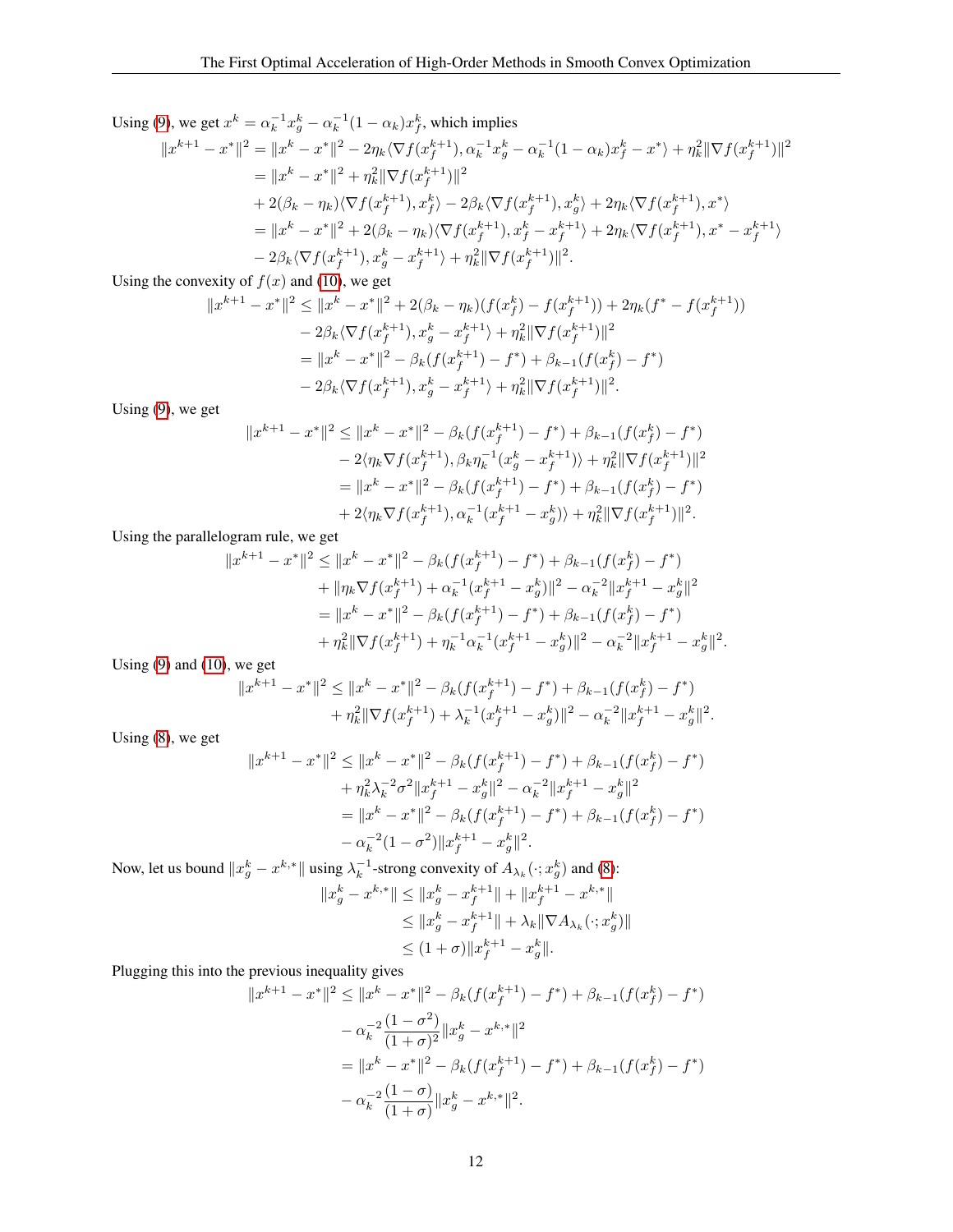Rearranging and telescoping concludes the proof.

## D Proof of Theorem [4](#page-7-1)

Using Theorem [2,](#page-6-2) we get

$$
\left(\sum_{k=0}^{K-1} (T^k - 1)\right)^{\frac{p}{p-1}} \le \left(\sum_{k=0}^{K-1} \left(\lambda_k C_p(M, \sigma) \|x_g^k - x^{k,*}\|^{p-1}\right)^{2/p}\right)^{\frac{p}{p-1}}.
$$

Let us choose parameters  $\tau_0, \ldots, \tau_{K-1}$  as follows:

$$
\tau_k = \left(\sum_{l=0}^{K-1} (1+l)^{p-1}\right)^{-1} (1+k)^{p-1}
$$

Then, we have

$$
\left(\sum_{k=0}^{K-1} (T^k - 1)\right)^{\frac{p}{p-1}} \le \left(\sum_{k=0}^{K-1} \tau_k \tau_k^{-1} \left(\lambda_k C_p(M, \sigma) \|x_g^k - x^{k,*} \|^{{p-1}}\right)^{2/p}\right)^{\frac{p}{p-1}}.
$$

Note that parameters  $\tau_k$  satisfy

$$
\sum_{k=0}^{K-1} \tau_k = 0, \qquad \tau_0, \ldots, \tau_{K-1} \ge 0.
$$

Hence, using the convexity of function  $(·)^{p/(p-1)}$ , we get

$$
\left(\sum_{k=0}^{K-1} (T^k - 1)\right)^{\frac{p}{p-1}} \le \sum_{k=0}^{K-1} \tau_k \left(\tau_k^{-1} \left(\lambda_k C_p(M, \sigma) \|x_g^k - x^{k,*}\|^{p-1}\right)^{2/p}\right)^{\frac{p}{p-1}}
$$
  
=  $C_p(M, \sigma)^{\frac{2}{p-1}} \sum_{k=0}^{K-1} \tau_k^{\frac{-1}{p-1}} (\lambda_k)^{\frac{2}{p-1}} \|x_g^k - x^{k,*}\|^2.$ 

Using Lemma [1,](#page-5-3) we get

$$
\left(\sum_{k=0}^{K-1} (T^k - 1)\right)^{\frac{p}{p-1}} \le C_p(M, \sigma)^{\frac{2}{p-1}} \sum_{k=0}^{K-1} \tau_k^{\frac{-1}{p-1}} \left(\frac{\eta(3p+1)}{2} (1+k)^{\frac{3(p-1)}{2}}\right)^{\frac{2}{p-1}} \|x_g^k - x^{k,*}\|^2
$$

$$
= \left(\frac{\eta(3p+1)C_p(M, \sigma)}{2}\right)^{\frac{2}{p-1}} \sum_{k=0}^{K-1} \tau_k^{\frac{-1}{p-1}} (1+k)^3 \|x_g^k - x^{k,*}\|^2.
$$

Using the definition of  $\tau_k$ , we get

$$
\left(\sum_{k=0}^{K-1} (T^k - 1)\right)^{\frac{p}{p-1}} \le \left(\frac{\eta(3p+1)C_p(M,\sigma)}{2}\right)^{\frac{2}{p-1}} \cdot \left(\sum_{l=0}^{K-1} (1+l)^{p-1}\right)^{\frac{1}{p-1}}
$$

$$
\cdot \sum_{k=0}^{K-1} (1+k)^2 \|x_g^k - x^{k,*}\|^2.
$$

Using the inequality

$$
\sum_{l=0}^{K-1} (1+l)^{p-1} \le \sum_{l=0}^{K-1} \int_0^1 (1+l+t)^{p-1} dt = \sum_{l=0}^{K-1} \int_{l+1}^{l+2} t^{p-1} dt
$$
  
= 
$$
\int_1^{K+1} t^{p-1} dt = \frac{(1+K)^p - 1}{p} \le \frac{1}{p} (1+K)^p,
$$

 $\Box$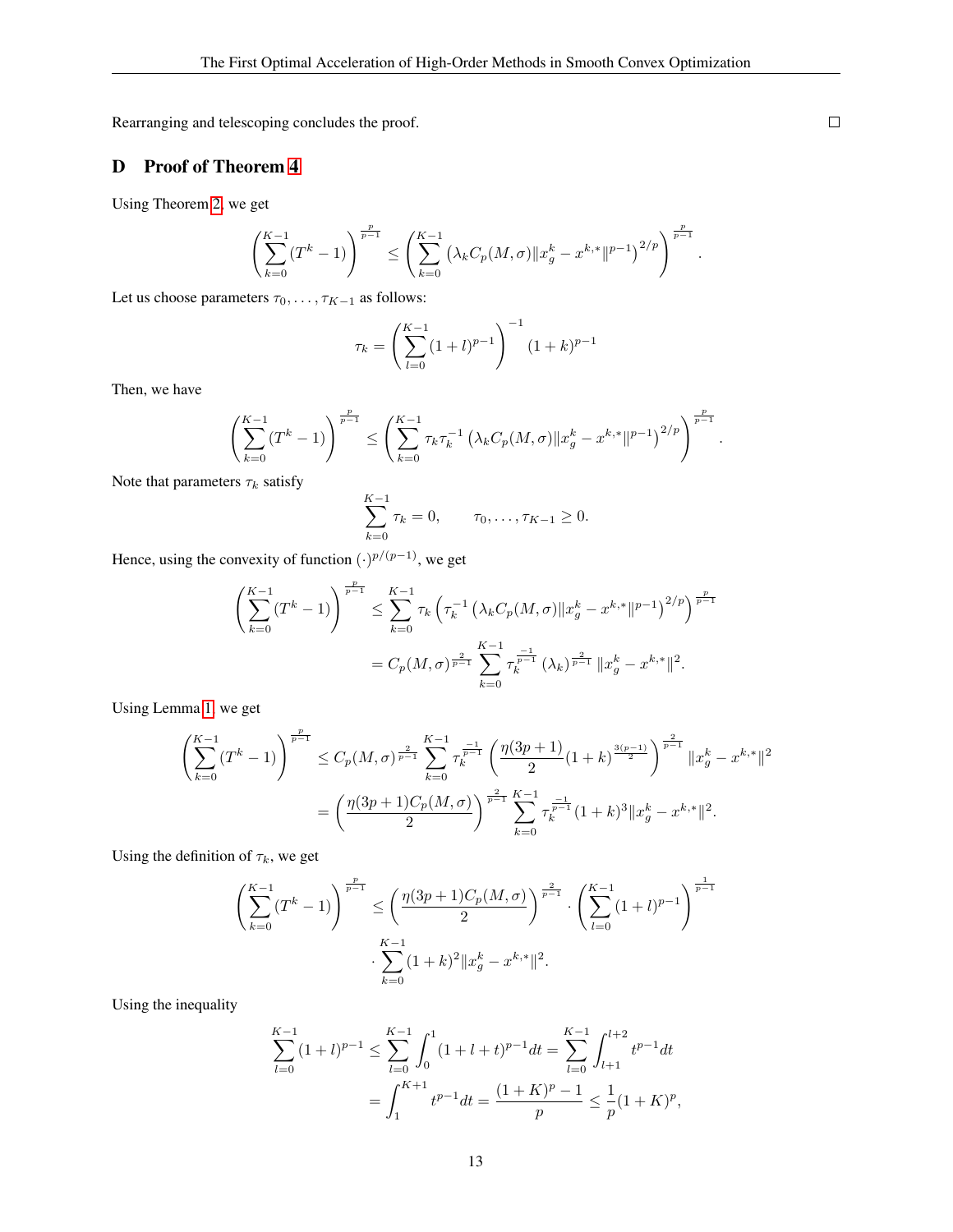we get

$$
\begin{split} \left(\sum_{k=0}^{K-1}(T^k-1)\right)^{\frac{p}{p-1}} &\leq \left(\frac{\eta(3p+1)C_p(M,\sigma)}{2}\right)^{\frac{2}{p-1}}\cdot \left(\frac{1}{p}(1+K)^p\right)^{\frac{1}{p-1}}\\ &\cdot \sum_{k=0}^{K-1}(1+k)^2\|x_g^k-x^{k,*}\|^2\\ &=\left(\frac{\eta(3p+1)C_p(M,\sigma)}{2\sqrt{p}}\right)^{\frac{2}{p-1}}(1+K)^{\frac{p}{p-1}}\sum_{k=0}^{K-1}(1+k)^2\|x_g^k-x^{k,*}\|^2. \end{split}
$$

From [\(9\)](#page-3-7) and Lemma [1,](#page-5-3) we get

$$
\alpha_k^{-1} = \frac{\beta_k}{\eta_k} \ge \frac{2\eta (1+k)^{\frac{3p+1}{2}}}{(3p+1)} \cdot \frac{1}{\eta (1+k)^{\frac{3p-1}{2}}} = \frac{2}{(3p+1)}(1+k).
$$

Hence,

$$
\begin{split} \left(\sum_{k=0}^{K-1}(T^k-1)\right)^{\frac{p}{p-1}} &\leq \left(\frac{\eta(3p+1)C_p(M,\sigma)}{2\sqrt{p}}\right)^{\frac{2}{p-1}}(1+K)^{\frac{p}{p-1}}\sum_{k=0}^{K-1}\frac{(3p+1)^2}{4}\alpha_k^{-2}\|x_g^k-x^{k,*}\|^2\\ &=\left(\frac{\eta(3p+1)C_p(M,\sigma)}{2\sqrt{p}}\right)^{\frac{2}{p-1}}\frac{(3p+1)^2(1+K)^{\frac{p}{p-1}}}{4}\sum_{k=0}^{K-1}\alpha_k^{-2}\|x_g^k-x^{k,*}\|^2. \end{split}
$$

Using Theorem [3,](#page-7-3) we get

$$
\left(\sum_{k=0}^{K-1}(T^k-1)\right)^{\frac{p}{p-1}} \le \left(\frac{\eta(3p+1)C_p(M,\sigma)}{2\sqrt{p}}\right)^{\frac{2}{p-1}}\frac{(3p+1)^2(1+K)^{\frac{p}{p-1}}}{4}\frac{1+\sigma}{1-\sigma}R^2.
$$

After taking both sides of the inequality in the power of  $\frac{p-1}{p}$  we get

$$
\sum_{k=0}^{K-1} (T^k - 1) \le \left(\frac{\eta(3p+1)C_p(M,\sigma)}{2\sqrt{p}}\right)^{\frac{2}{p}} \frac{(3p+1)^{\frac{2(p-1)}{p}}(1+K)}{2^{\frac{2(p-1)}{p}}} \left(\frac{1+\sigma}{1-\sigma}R^2\right)^{\frac{p-1}{p}}
$$

$$
= (1+K) \left(\frac{\eta(3p+1)^p C_p(M,\sigma)R^{p-1}}{2^p \sqrt{p}} \cdot \left(\frac{1+\sigma}{1-\sigma}\right)^{\frac{p-1}{2}}\right)^{\frac{2}{p}}.
$$

After rearranging, we get

$$
\sum_{k=0}^{K-1} T^k \le K + (1+K) \left( \frac{\eta(3p+1)^p C_p(M,\sigma) R^{p-1}}{2^p \sqrt{p}} \cdot \left( \frac{1+\sigma}{1-\sigma} \right)^{\frac{p-1}{2}} \right)^{\frac{2}{p}}.
$$

## $\Box$

## E Proof of Theorem [5](#page-8-15)

Theorem [3](#page-7-3) implies

$$
f(x_f^K) - f^* \le R^2 / (2\beta_{K-1}).
$$

Using Lemma [1,](#page-5-3) we get

$$
f(x_f^K) - f^* \le \frac{(3p+1)R^2}{4\eta} \cdot \frac{1}{K^{\frac{3p+1}{2}}}.
$$